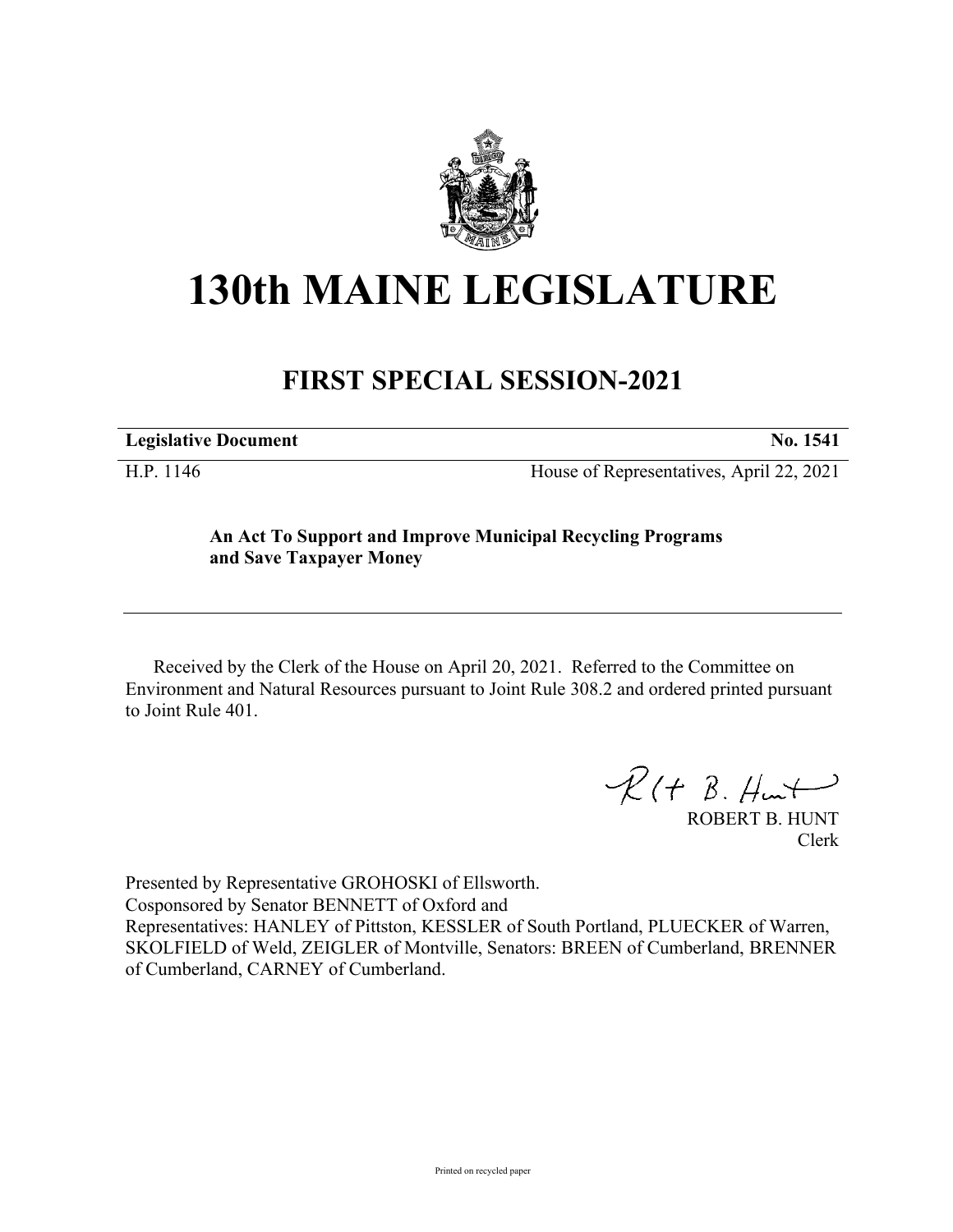| 1                        | Be it enacted by the People of the State of Maine as follows:                                                                                                                                                                                                 |
|--------------------------|---------------------------------------------------------------------------------------------------------------------------------------------------------------------------------------------------------------------------------------------------------------|
| $\overline{2}$           | Sec. 1. 38 MRSA §2146 is enacted to read:                                                                                                                                                                                                                     |
| 3                        | §2146. Stewardship program for packaging                                                                                                                                                                                                                      |
| $\overline{4}$           | <b>1. Definitions.</b> As used in this section, unless the context otherwise indicates, the                                                                                                                                                                   |
| 5                        | following terms have the following meanings.                                                                                                                                                                                                                  |
| 6<br>$\overline{7}$<br>8 | "Alternative collection program" means a program for the management of<br>$A_{\cdot}$<br>packaging material that is operated by an individual producer or group of producers<br>and that has been approved by the department in accordance with subsection 8. |
| 9                        | B. "Brand" has the same meaning as in section 1771, subsection 1.                                                                                                                                                                                             |
| 10                       | C. "Collection" means the gathering of waste, including the preliminary sorting and                                                                                                                                                                           |
| 11                       | storage of waste for the purposes of transport to a recycling establishment.                                                                                                                                                                                  |
| 12                       | D. "Franchisee" means a person that is granted a franchise by a franchisor authorizing                                                                                                                                                                        |
| 13                       | the use of the franchisor's trade name, service mark or related characteristic and the                                                                                                                                                                        |
| 14                       | sharing of the franchisor's proprietary knowledge or processes pursuant to an oral or                                                                                                                                                                         |
| 15                       | written arrangement for a definite or indefinite period.                                                                                                                                                                                                      |
| 16                       | E. "Franchisor" means a person that grants to a franchisee a franchise authorizing the                                                                                                                                                                        |
| 17                       | use of the person's trade name, service mark or related characteristic and the sharing of                                                                                                                                                                     |
| 18                       | the person's proprietary knowledge or processes pursuant to an oral or written                                                                                                                                                                                |
| 19                       | arrangement for a definite or indefinite period.                                                                                                                                                                                                              |
| 20                       | F. "Low-volume producer" means a producer that sold, offered for sale or distributed                                                                                                                                                                          |
| 21                       | for sale in or into the State during the prior calendar year products contained, protected,                                                                                                                                                                   |
| 22                       | delivered, presented or distributed in or using more than one ton but less than 15 tons                                                                                                                                                                       |
| 23                       | of packaging material in total.                                                                                                                                                                                                                               |
| 24                       | G. "Municipality" means a city, town, county, township, village or plantation; a refuse                                                                                                                                                                       |
| 25                       | disposal district under chapter 17; or a regional association.                                                                                                                                                                                                |
| 26                       | H. "Packaging material" means a discrete type of material, or a category of material                                                                                                                                                                          |
| 27                       | that includes multiple discrete types of material with similar management requirements                                                                                                                                                                        |
| 28                       | and similar commodity values, used for the containment, protection, delivery,                                                                                                                                                                                 |
| 29                       | presentation or distribution of a product, including a product sold over the Internet, at                                                                                                                                                                     |
| 30                       | the time that the product leaves a point of sale with or is received by the consumer of                                                                                                                                                                       |
| 31                       | the product. "Packaging material" does not include a discrete type of material, or a                                                                                                                                                                          |
| 32                       | category of material that includes multiple discrete types of material, that is:                                                                                                                                                                              |
| 33                       | (1) Intended to be used for the long-term storage or protection of a durable product                                                                                                                                                                          |
| 34                       | and that can be expected to be usable for that purpose for a period of at least 5                                                                                                                                                                             |
| 35                       | years;                                                                                                                                                                                                                                                        |
| 36                       | (2) A beverage container, as defined in section 3102, subsection 2, subject to the                                                                                                                                                                            |
| 37                       | requirements of chapter 33; or                                                                                                                                                                                                                                |
| 38                       | (3) A container for architectural paint, as defined in section 2144, subsection 1,                                                                                                                                                                            |
| 39                       | paragraph A, that is collected through a paint stewardship program that is in                                                                                                                                                                                 |
| 40                       | operation and that has been approved by the department pursuant to section 2144,                                                                                                                                                                              |
| 41                       | as long as the stewardship organization operating that program:                                                                                                                                                                                               |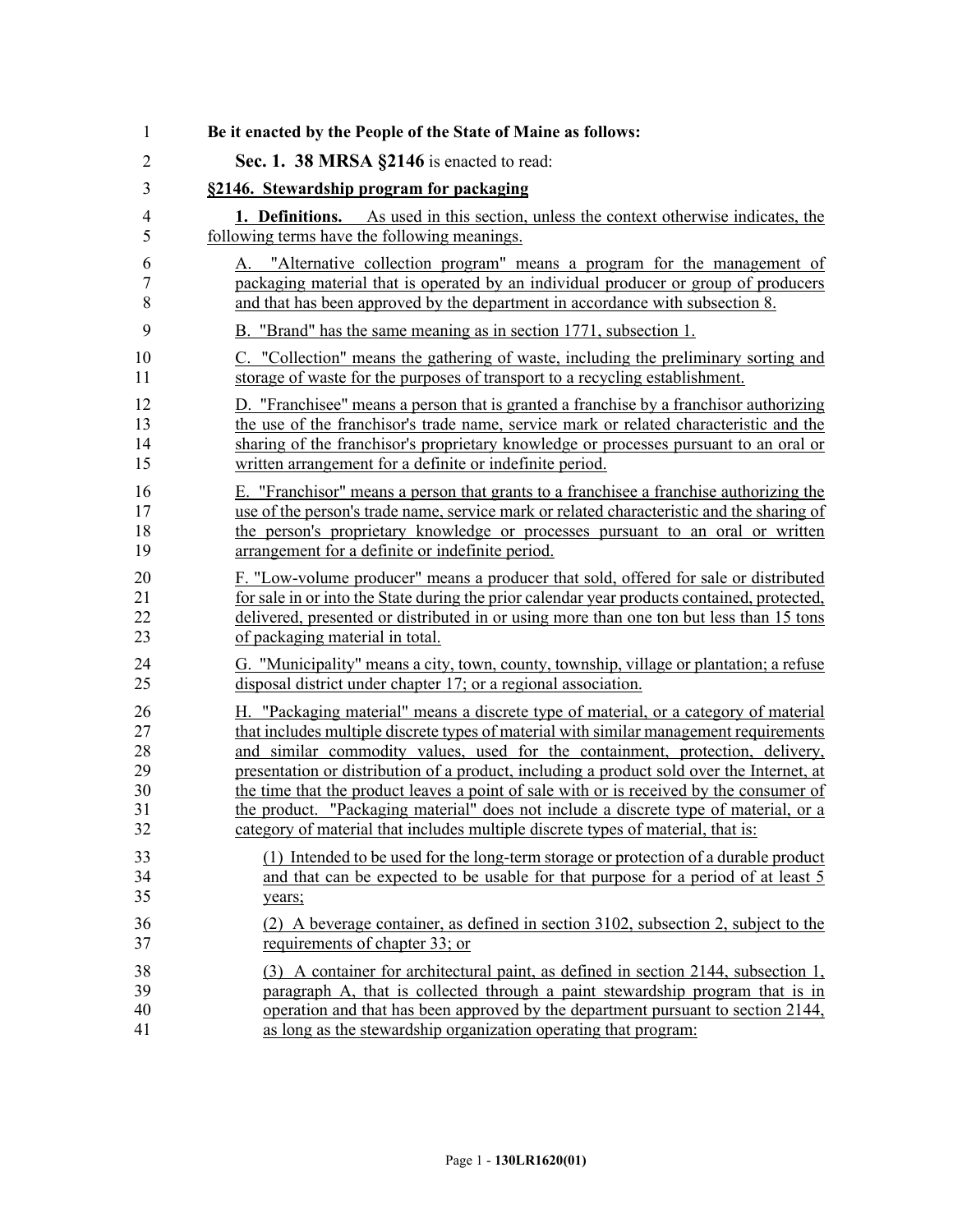| 1                             | (a) Has demonstrated to the department's satisfaction that it recycles at least                                                                                                                                                                                         |
|-------------------------------|-------------------------------------------------------------------------------------------------------------------------------------------------------------------------------------------------------------------------------------------------------------------------|
| $\overline{2}$                | 90% of the containers of architectural paint collected under the program; or                                                                                                                                                                                            |
| 3<br>$\overline{4}$<br>5<br>6 | Subject to the approval of the department, if unable to satisfy the<br>(b)<br>requirements of division (a), has demonstrated to the department's satisfaction<br>that it recycles at least 80% of the containers of architectural paint collected<br>under the program. |
| 7                             | I. "Packaging stewardship fund" or "fund" means a privately held account established                                                                                                                                                                                    |
| 8                             | and managed by the stewardship organization pursuant to subsection 12.                                                                                                                                                                                                  |
| 9                             | J. "Packaging stewardship organization" or "stewardship organization" means the                                                                                                                                                                                         |
| 10                            | entity contracted by the department under subsection 3 to operate the packaging                                                                                                                                                                                         |
| 11                            | stewardship program.                                                                                                                                                                                                                                                    |
| 12                            | K. "Packaging stewardship program" or "program" means the program implemented                                                                                                                                                                                           |
| 13                            | under this section by the stewardship organization to assess and collect payments from                                                                                                                                                                                  |
| 14                            | producers based on the weight of packaging material sold, offered for sale or                                                                                                                                                                                           |
| 15                            | distributed for sale in or into the State by each producer and to reimburse participating                                                                                                                                                                               |
| 16                            | municipalities for certain municipal recycling and waste management costs.                                                                                                                                                                                              |
| 17                            | L. "Participating municipality" means a municipality that has complied with the                                                                                                                                                                                         |
| 18                            | requirements of subsection 9 and is eligible for reimbursement of certain costs in                                                                                                                                                                                      |
| 19                            | accordance with subsection 10.                                                                                                                                                                                                                                          |
| 20                            | M. "Post-consumer recycled material" means new material produced using material                                                                                                                                                                                         |
| 21                            | resulting from the recovery, separation, collection and reprocessing of material that                                                                                                                                                                                   |
| 22                            | would otherwise be disposed of or processed as waste and that was originally sold for                                                                                                                                                                                   |
| 23                            | consumption. "Post-consumer recycled material" does not include post-industrial                                                                                                                                                                                         |
| 24                            | material or pre-consumer material.                                                                                                                                                                                                                                      |
| 25                            | N. "Producer" means a person that:                                                                                                                                                                                                                                      |
| 26                            | (1) Has legal ownership of the brand of a product sold, offered for sale or                                                                                                                                                                                             |
| 27                            | distributed for sale in or into the State contained, protected, delivered, presented or                                                                                                                                                                                 |
| 28                            | distributed in or using packaging material; or                                                                                                                                                                                                                          |
| 29                            | (2) Imports into the State for sale, offer for sale or distribution for sale in or into                                                                                                                                                                                 |
| 30                            | the State a product contained, protected, delivered, presented or distributed in or                                                                                                                                                                                     |
| 31                            | using packaging material that is branded by a person that meets the requirements                                                                                                                                                                                        |
| 32                            | of subparagraph (1) and has no physical presence in the United States.                                                                                                                                                                                                  |
| 33                            | "Producer" includes a low-volume producer and a franchisor of a franchise located in                                                                                                                                                                                    |
| 34                            | the State, but does not include the franchisee operating that franchise. "Producer" does                                                                                                                                                                                |
| 35                            | not include a nonprofit organization exempt from taxation under the United States                                                                                                                                                                                       |
| 36                            | Internal Revenue Code, Section 501(c)(3).                                                                                                                                                                                                                               |
| 37                            | O. "Proprietary information" has the same meaning as in section 1771, subsection 6-A.                                                                                                                                                                                   |
| 38                            | P. "Readily recyclable" means, with respect to a type of packaging material, that the                                                                                                                                                                                   |
| 39                            | type of packaging material, as determined by the department by rule:                                                                                                                                                                                                    |
| 40                            | (1) Can be sorted by entities that process recyclable material generated in the State;                                                                                                                                                                                  |
| 41                            | and                                                                                                                                                                                                                                                                     |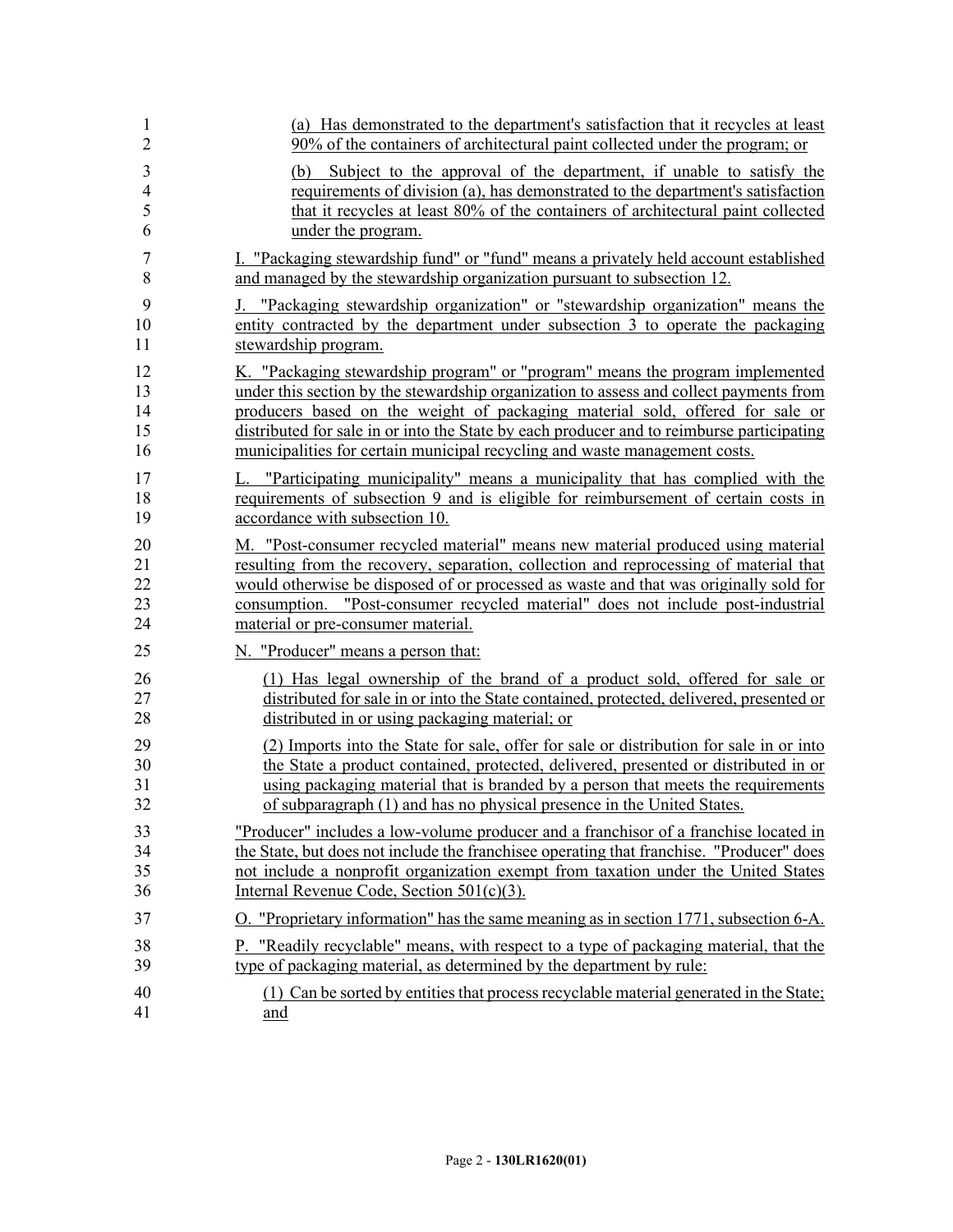| 1                        | (2) Has a consistent market for purchase. For the purposes of this subparagraph,                                                                                                                                                                                                      |
|--------------------------|---------------------------------------------------------------------------------------------------------------------------------------------------------------------------------------------------------------------------------------------------------------------------------------|
| $\overline{2}$           | "consistent market for purchase" means, with respect to a type of packaging                                                                                                                                                                                                           |
| 3                        | material, that entities processing recyclable material are willing to purchase full                                                                                                                                                                                                   |
| $\overline{4}$           | bales of that type of fully sorted packaging material in quantities equal to or in                                                                                                                                                                                                    |
| 5                        | excess of the supply of that fully sorted packaging material.                                                                                                                                                                                                                         |
| 6                        | "Readily recyclable" does not include types of packaging material that entities that                                                                                                                                                                                                  |
| 7                        | process recyclable material generally accept only in small quantities or that such                                                                                                                                                                                                    |
| 8                        | entities typically sort out from other recyclable material during processing.                                                                                                                                                                                                         |
| 9                        | Q. "Recycling" has the same meaning as in section 1771, subsection 7.                                                                                                                                                                                                                 |
| 10                       | R. "Reuse" has the same meaning as in section 1771, subsection 8.                                                                                                                                                                                                                     |
| 11                       | S. "Similar municipalities" means 2 or more municipalities that, as determined by                                                                                                                                                                                                     |
| 12                       | department rule in accordance with rules adopted pursuant to subsection 13, paragraph                                                                                                                                                                                                 |
| 13                       | A, subparagraph (3), have similar population sizes, geographic locations, proximity to                                                                                                                                                                                                |
| 14                       | resources and regional recycling capacity and other factors determined by the                                                                                                                                                                                                         |
| 15                       | department to affect the costs associated with the collection, processing, transportation                                                                                                                                                                                             |
| 16                       | and recycling or disposal of packaging material by municipalities.                                                                                                                                                                                                                    |
| 17                       | T. "Toxicity" means, with respect to packaging material, the presence in packaging                                                                                                                                                                                                    |
| 18                       | material or the use in the manufacturing, recycling or disposal of packaging material                                                                                                                                                                                                 |
| 19                       | of intentionally introduced metals or chemicals regulated pursuant to Title 32, chapter                                                                                                                                                                                               |
| 20                       | 26-A; food contact chemicals of high concern or priority food contact chemicals                                                                                                                                                                                                       |
| 21                       | regulated pursuant to Title 32, chapter 26-B; or chemicals of concern, chemicals of                                                                                                                                                                                                   |
| 22                       | high concern or priority chemicals identified pursuant to chapter 16-D.                                                                                                                                                                                                               |
| 23                       | 2. Producer exemptions. Notwithstanding any provision of this section to the                                                                                                                                                                                                          |
| 24                       | contrary, a producer is exempt from the requirements and prohibitions of this section in                                                                                                                                                                                              |
| 25                       | any calendar year in which:                                                                                                                                                                                                                                                           |
| 26                       | A. The producer realized less than \$2,000,000 in total gross revenue during the prior                                                                                                                                                                                                |
| 27                       | calendar year;                                                                                                                                                                                                                                                                        |
| 28                       | B. The producer sold, offered for sale or distributed for sale in or into the State during                                                                                                                                                                                            |
| 29                       | the prior calendar year products contained, protected, delivered, presented or                                                                                                                                                                                                        |
| 30                       | distributed in or using less than one ton of packaging material in total; or                                                                                                                                                                                                          |
| 31                       | C. The producer realized more than 50% of its total gross revenue in the prior calendar                                                                                                                                                                                               |
| 32                       | year from the sale of goods it acquired through insurance salvages, closeouts,                                                                                                                                                                                                        |
| 33                       | bankruptcies and liquidations.                                                                                                                                                                                                                                                        |
| 34                       | A producer claiming an exemption under this subsection shall provide to the department                                                                                                                                                                                                |
| 35                       | sufficient information to demonstrate that the producer meets the requirements for an                                                                                                                                                                                                 |
| 36                       | exemption under this subsection within 30 days of receiving a request from the department                                                                                                                                                                                             |
| 37                       | to provide such information.                                                                                                                                                                                                                                                          |
| 38<br>39<br>$40\,$<br>41 | Selection of stewardship organization; contract. Consistent with the<br>3.<br>requirements of this subsection, the department shall select and enter into a contract with a<br>packaging stewardship organization to operate the packaging stewardship program under<br>this section. |
| 42                       | A. No later than May 1, 2022, and consistent with applicable competitive bidding                                                                                                                                                                                                      |
| 43                       | requirements under state purchasing laws, the department shall issue a request for                                                                                                                                                                                                    |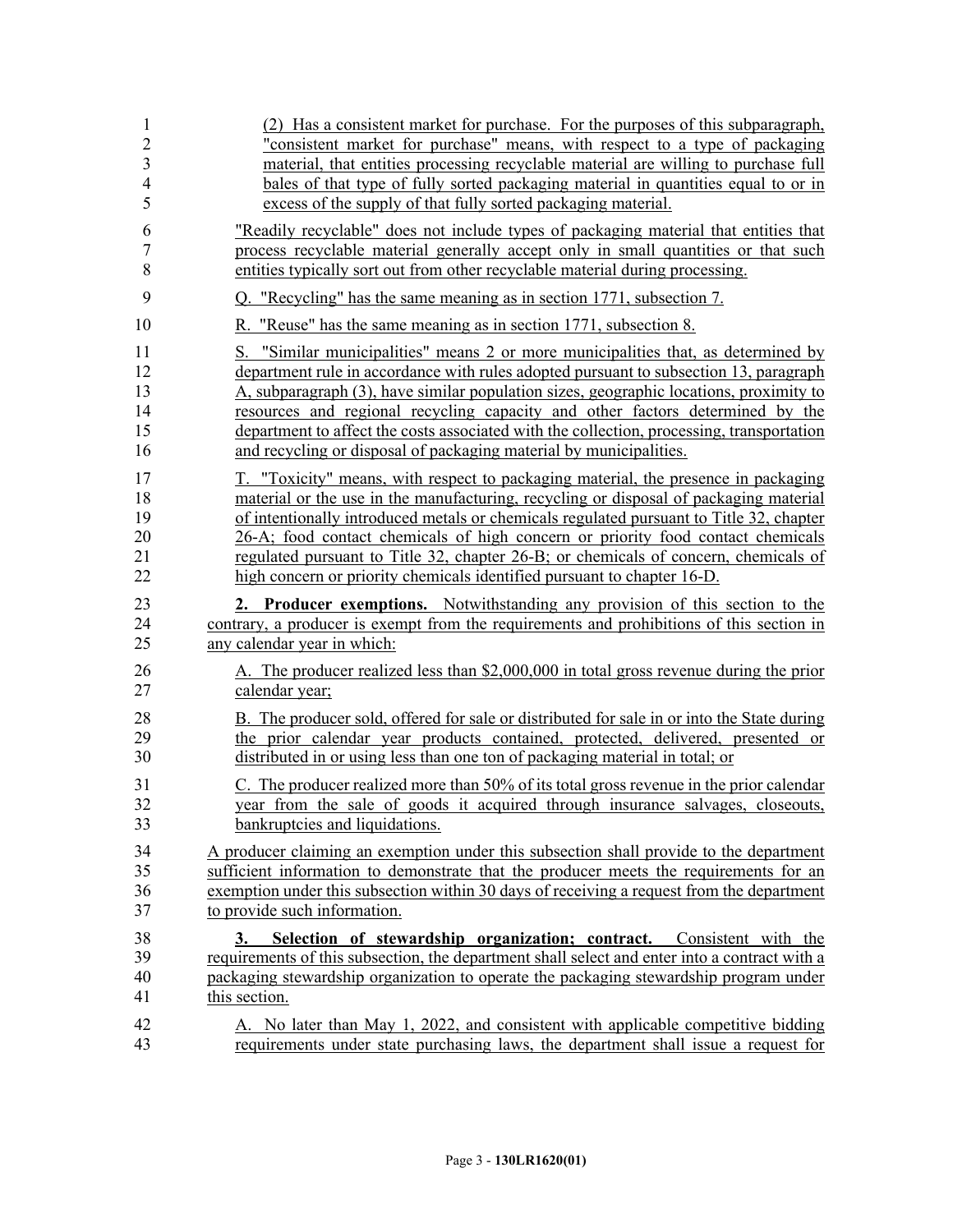| 1                                            | proposals for the operation of the packaging stewardship program by a packaging                                                                                                                                                                                                                                                                                                                                                                                                                                                                                                                                          |
|----------------------------------------------|--------------------------------------------------------------------------------------------------------------------------------------------------------------------------------------------------------------------------------------------------------------------------------------------------------------------------------------------------------------------------------------------------------------------------------------------------------------------------------------------------------------------------------------------------------------------------------------------------------------------------|
| $\overline{c}$                               | stewardship organization. The proposals must be required to cover a 10-year operation                                                                                                                                                                                                                                                                                                                                                                                                                                                                                                                                    |
| $\overline{3}$                               | of the packaging stewardship program by the successful bidder and must be required                                                                                                                                                                                                                                                                                                                                                                                                                                                                                                                                       |
| $\overline{4}$                               | to include, at a minimum:                                                                                                                                                                                                                                                                                                                                                                                                                                                                                                                                                                                                |
| 5                                            | (1) A description of how the bidder will administer the stewardship organization,                                                                                                                                                                                                                                                                                                                                                                                                                                                                                                                                        |
| 6                                            | including:                                                                                                                                                                                                                                                                                                                                                                                                                                                                                                                                                                                                               |
| 7                                            | (a) The mechanism or process, to be developed with input from producers, by                                                                                                                                                                                                                                                                                                                                                                                                                                                                                                                                              |
| 8                                            | which a producer may request and receive assistance from the stewardship                                                                                                                                                                                                                                                                                                                                                                                                                                                                                                                                                 |
| 9                                            | organization in the reporting of required information and regarding methods                                                                                                                                                                                                                                                                                                                                                                                                                                                                                                                                              |
| 10                                           | by which the packaging material used by a producer may be modified so as to                                                                                                                                                                                                                                                                                                                                                                                                                                                                                                                                              |
| 11                                           | reduce the producer's payment obligations under subsection 6; and                                                                                                                                                                                                                                                                                                                                                                                                                                                                                                                                                        |
| 12                                           | (b) The mechanism or process, to be developed with input from municipalities,                                                                                                                                                                                                                                                                                                                                                                                                                                                                                                                                            |
| 13                                           | by which a participating municipality may request and receive assistance from                                                                                                                                                                                                                                                                                                                                                                                                                                                                                                                                            |
| 14                                           | the stewardship organization in the reporting of required information and                                                                                                                                                                                                                                                                                                                                                                                                                                                                                                                                                |
| 15                                           | regarding methods by which a municipality's recycling program may be                                                                                                                                                                                                                                                                                                                                                                                                                                                                                                                                                     |
| 16                                           | modified so as to increase access to and participation in the program;                                                                                                                                                                                                                                                                                                                                                                                                                                                                                                                                                   |
| 17                                           | (2) A description of how the bidder intends to solicit and consider input from                                                                                                                                                                                                                                                                                                                                                                                                                                                                                                                                           |
| 18                                           | interested persons, including, but not limited to, producers, municipalities,                                                                                                                                                                                                                                                                                                                                                                                                                                                                                                                                            |
| 19                                           | environmental organizations and waste management and recycling establishments,                                                                                                                                                                                                                                                                                                                                                                                                                                                                                                                                           |
| 20                                           | regarding the bidder's operation of the packaging stewardship program, if selected;                                                                                                                                                                                                                                                                                                                                                                                                                                                                                                                                      |
| 21                                           | (3) A description of how the bidder intends to establish and manage the packaging                                                                                                                                                                                                                                                                                                                                                                                                                                                                                                                                        |
| 22                                           | stewardship fund consistent with subsection 12, including, but not limited to: the                                                                                                                                                                                                                                                                                                                                                                                                                                                                                                                                       |
| 23                                           | staffing the bidder intends to use for management of the fund; a plan to ensure                                                                                                                                                                                                                                                                                                                                                                                                                                                                                                                                          |
| 24                                           | equity of access to the fund for financially challenged or otherwise disadvantaged                                                                                                                                                                                                                                                                                                                                                                                                                                                                                                                                       |
| 25                                           | municipalities or communities; a plan for providing technical support to producers                                                                                                                                                                                                                                                                                                                                                                                                                                                                                                                                       |
| 26                                           | and municipalities regarding program requirements; and a plan for administering                                                                                                                                                                                                                                                                                                                                                                                                                                                                                                                                          |
| 27                                           | payments to and reimbursements from the fund and the financial mechanisms,                                                                                                                                                                                                                                                                                                                                                                                                                                                                                                                                               |
| 28                                           | including investment types, if any, the bidder intends to use in managing the fund;                                                                                                                                                                                                                                                                                                                                                                                                                                                                                                                                      |
| 29<br>30<br>31<br>32<br>33<br>34<br>35<br>36 | A proposed financial assurance plan that ensures all funds held in the<br>(4)<br>packaging stewardship fund are immediately and exclusively forfeited and<br>transferred to or otherwise made immediately available to the department to<br>support waste diversion, reuse or recycling programs when the stewardship<br>organization's contract with the department is terminated by the department or<br>expires, unless the stewardship organization enters into a new contract with the<br>department in accordance with paragraph B prior to the expiration of the<br>stewardship organization's existing contract; |
| 37                                           | (5) A proposed budget outlining the anticipated costs of operating the packaging                                                                                                                                                                                                                                                                                                                                                                                                                                                                                                                                         |
| 38                                           | stewardship program, including identification of any start-up costs that will not be                                                                                                                                                                                                                                                                                                                                                                                                                                                                                                                                     |
| 39                                           | ongoing and a description of the method by which the bidder intends to determine                                                                                                                                                                                                                                                                                                                                                                                                                                                                                                                                         |
| 40                                           | and collect producer payments during the initial start-up period of program                                                                                                                                                                                                                                                                                                                                                                                                                                                                                                                                              |
| 41                                           | operation to fund the program's operational costs during that initial start-up period                                                                                                                                                                                                                                                                                                                                                                                                                                                                                                                                    |
| 42                                           | and to reimburse or require additional payments by those producers subsequent to                                                                                                                                                                                                                                                                                                                                                                                                                                                                                                                                         |
| 43                                           | that initial start-up period based on producer reporting of the actual amount of                                                                                                                                                                                                                                                                                                                                                                                                                                                                                                                                         |
| 44                                           | packaging material sold, offered for sale or distributed for sale in or into the State                                                                                                                                                                                                                                                                                                                                                                                                                                                                                                                                   |
| 45                                           | by each producer during that initial start-up period. The proposed budget under this                                                                                                                                                                                                                                                                                                                                                                                                                                                                                                                                     |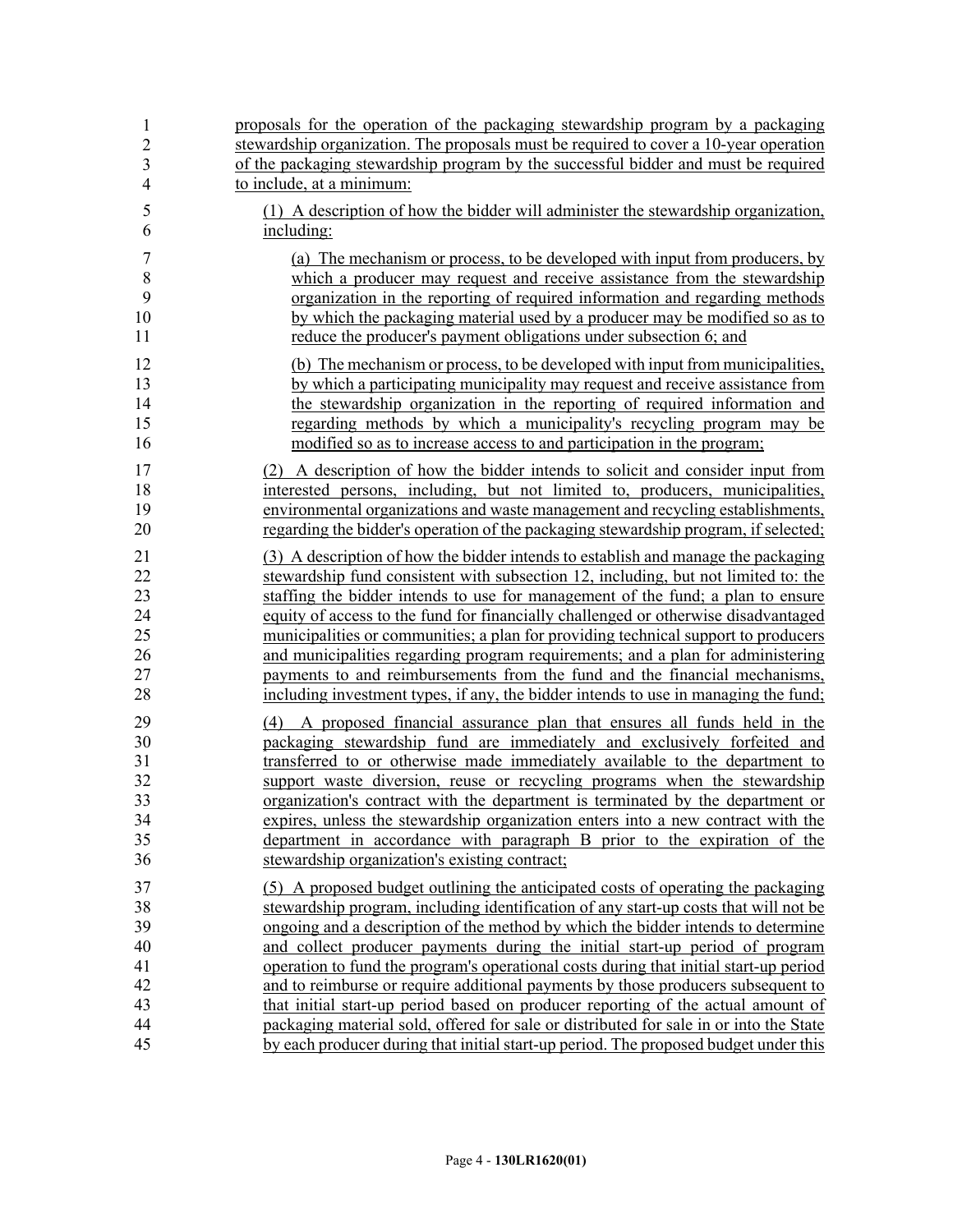| $\mathbf{1}$   | subparagraph may overestimate the cost of operating the program during its initial                                                                                                                                                                              |
|----------------|-----------------------------------------------------------------------------------------------------------------------------------------------------------------------------------------------------------------------------------------------------------------|
| $\overline{c}$ | start-up period of operation but must describe the method and basis for any                                                                                                                                                                                     |
| 3              | overestimate;                                                                                                                                                                                                                                                   |
| $\overline{4}$ | (6) A certification that the bidder will not share, except with the department,                                                                                                                                                                                 |
| 5              | information provided to the bidder by a producer that is proprietary information                                                                                                                                                                                |
| 6              | and that is identified by the producer as proprietary information. The certification                                                                                                                                                                            |
| $\sqrt{ }$     | must include a description of the methods by which the bidder intends to ensure                                                                                                                                                                                 |
| 8              | the confidentiality of such information;                                                                                                                                                                                                                        |
| 9              | (7) A description of how the bidder will conduct representative audits of recyclable                                                                                                                                                                            |
| 10             | material processed and sold by facilities that process recyclable material generated                                                                                                                                                                            |
| 11             | in the State, which must include, but is not limited to:                                                                                                                                                                                                        |
| 12             | (a) A description of the sampling techniques to be used in those audits, which                                                                                                                                                                                  |
| 13             | must include random sampling;                                                                                                                                                                                                                                   |
| 14             | (b) A description of how those audits, at a minimum, will be designed to solicit                                                                                                                                                                                |
| 15             | information regarding the extent to which recyclable material processed and                                                                                                                                                                                     |
| 16             | sold by those facilities reflects the tons of each type of packaging material                                                                                                                                                                                   |
| 17             | collected in the State for recycling and the tons of each type of packaging                                                                                                                                                                                     |
| 18             | material recycled in the State, as well as the ultimate destination of and                                                                                                                                                                                      |
| 19             | intended use for that recycled material;                                                                                                                                                                                                                        |
| 20             | (c) A description of how those audits will be designed so that information                                                                                                                                                                                      |
| 21             | obtained through the audit of one facility will not be used to infer information                                                                                                                                                                                |
| 22             | about a different facility that uses different processing equipment, different                                                                                                                                                                                  |
| 23             | sorting processes or different staffing levels to conduct such processing; and                                                                                                                                                                                  |
| 24             | (d) A description of the process by which a facility will be allowed to request                                                                                                                                                                                 |
| 25             | and receive an audit if it can credibly demonstrate that an audit result being                                                                                                                                                                                  |
| 26             | applied to its material output is not representative of its current operations;                                                                                                                                                                                 |
| 27             | (8) A description of how the bidder will conduct representative audits of municipal                                                                                                                                                                             |
| 28             | solid waste disposed of in the State and representative audits of waste littered in                                                                                                                                                                             |
| 29             | the State, which must include, but is not limited to:                                                                                                                                                                                                           |
| 30             | (a) A description of the sampling techniques to be used in those audits, which                                                                                                                                                                                  |
| 31             | must include random sampling;                                                                                                                                                                                                                                   |
| 32             | (b) For waste disposal audits, a description of the types and weight of                                                                                                                                                                                         |
| 33             | packaging material in the waste stream and the percentage by weight and                                                                                                                                                                                         |
| 34             | volume of the waste stream that is composed of packaging material; and                                                                                                                                                                                          |
| 35             | (c) For litter audits, a description of packaging material type by weight in the                                                                                                                                                                                |
| 36             | sampled litter, identification of the producer or producers of the packaging                                                                                                                                                                                    |
| 37             | material in the sampled litter, if identifiable, and an evaluation based on those                                                                                                                                                                               |
| 38             | audits regarding the areas of the State in which litter accumulation is greatest;                                                                                                                                                                               |
| 39             | and                                                                                                                                                                                                                                                             |
| 40             | (9) Any additional information required by the department.                                                                                                                                                                                                      |
| 41<br>42<br>43 | In accordance with applicable requirements of state purchasing laws, the<br>В.<br>department shall enter into a contract with a bidder that has submitted a proposal in<br>accordance with the requirements of this subsection, the term of which must cover 10 |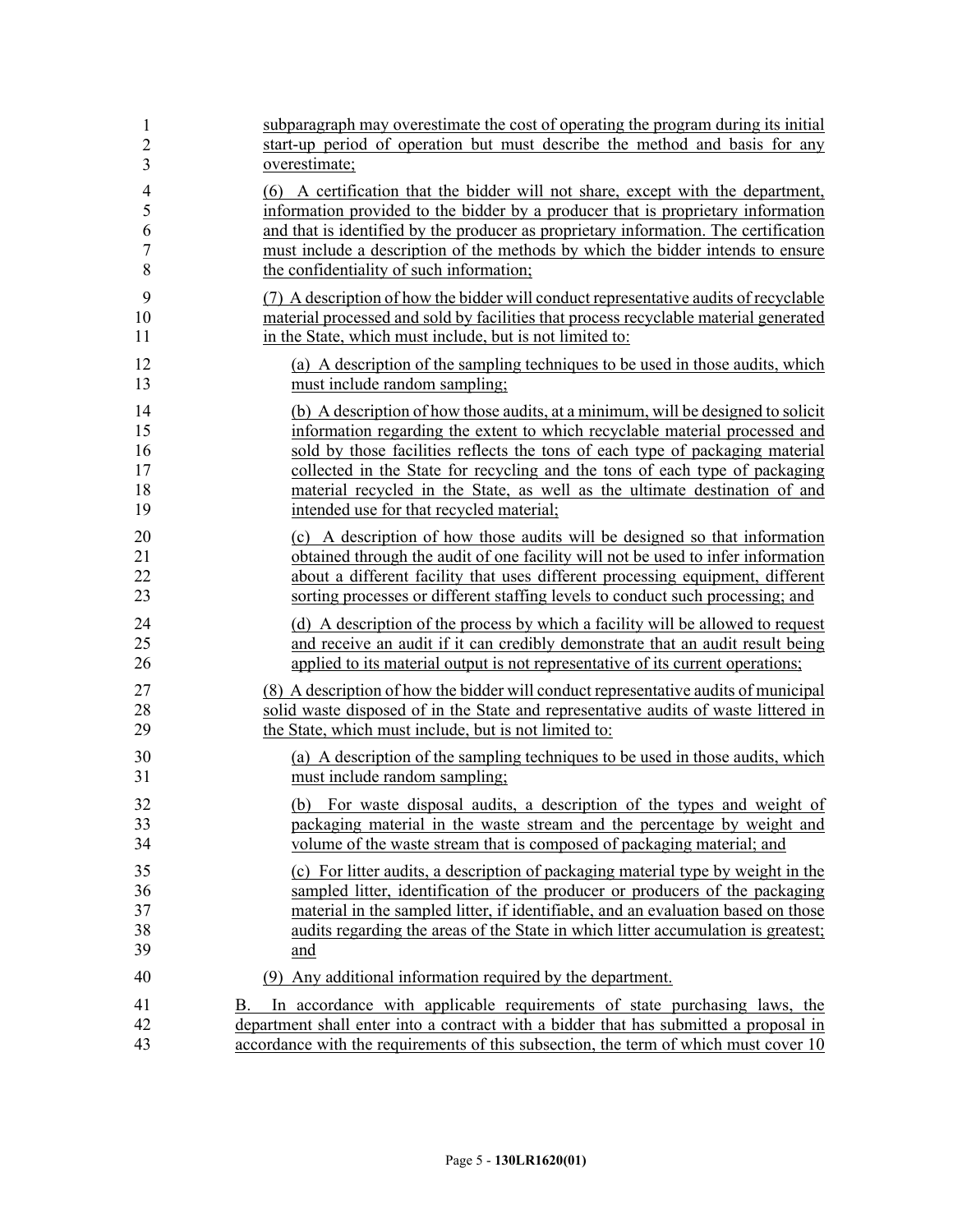| $\mathbf{1}$   | years of operation of the packaging stewardship program by the stewardship                   |
|----------------|----------------------------------------------------------------------------------------------|
| $\overline{2}$ | organization. The contract must, at a minimum, include provisions to ensure that the         |
| 3              | stewardship organization will operate the program in accordance with all applicable          |
| $\overline{4}$ | statutory requirements and the rules adopted by the department under this section.           |
| 5              | If, at the close of the competitive bidding process under this subsection, the department    |
| 6              | determines that no bidder has submitted, in accordance with this subsection, a proposal that |
| $\overline{7}$ | meets the requirements of this subsection, the department may reopen a new competitive       |
| 8              | bidding process under this subsection.                                                       |
| 9              | 4. Prohibition; producer compliance information. This subsection governs the sale            |
| $10\,$         | or distribution in the State of products with packaging not in compliance with the           |
| 11             | requirements of this section and sets forth requirements for the collection and publication  |
| 12             | of compliance information.                                                                   |
| 13             | A. Beginning one calendar year following the effective date of the contract entered          |
| 14             | into by the department and the stewardship organization pursuant to subsection 3:            |
| 15             | (1) A producer may not sell, offer for sale or distribute for sale in or into the State      |
| 16             | a product contained, protected, delivered, presented or distributed in or using              |
| 17             | packaging material for which the producer has not complied with all applicable               |
| 18             | requirements of this section; and                                                            |
| 19             | (2) A retailer may not sell, offer for sale or distribute for sale in or into the State a    |
| 20             | product contained, protected, delivered, presented or distributed in or using                |
| 21             | packaging material if, based on the information made available by the department             |
| 22             | pursuant to paragraph C, the product is contained, protected, delivered, presented           |
| 23             | or distributed in or using packaging material for which its producer has not                 |
| 24             | complied with all applicable requirements of this section.                                   |
| 25             | B. At the department's request, the stewardship organization shall provide to the            |
| 26             | department a list of producers that are participating in the program and are compliant       |
| 27             | with the program's requirements and, if known to the stewardship organization, a list        |
| 28             | of producers that are not participating in the program and are not compliant with the        |
| 29             | program's requirements.                                                                      |
| 30             | C. Based on information provided to the department under paragraph B and any other           |
| 31             | information considered by the department, the department shall make available on its         |
| 32             | publicly accessible website a regularly updated list of producers that the department        |
| 33             | has determined are compliant with all applicable requirements of this section and a list     |
| 34             | of producers and, where applicable, specific products for which the department has           |
| 35             | determined the producer has not complied with all applicable requirements of this            |
| 36             | section. The department shall conduct outreach to retailers to provide notification of       |
| 37             | the information made available under this paragraph and any changes to that                  |
| 38             | information.                                                                                 |
| 39             | 5. Annual reporting by stewardship organization. Beginning one calendar year                 |
| 40             | following the effective date of the contract entered into by the department and the          |
| 41             | stewardship organization pursuant to subsection 3, and annually thereafter, the stewardship  |
| 42             | organization shall submit to the department and make available on its publicly accessible    |
| 43             | website a report that includes, at a minimum, the following information:                     |
| 44             | A. Contact information for the stewardship organization;                                     |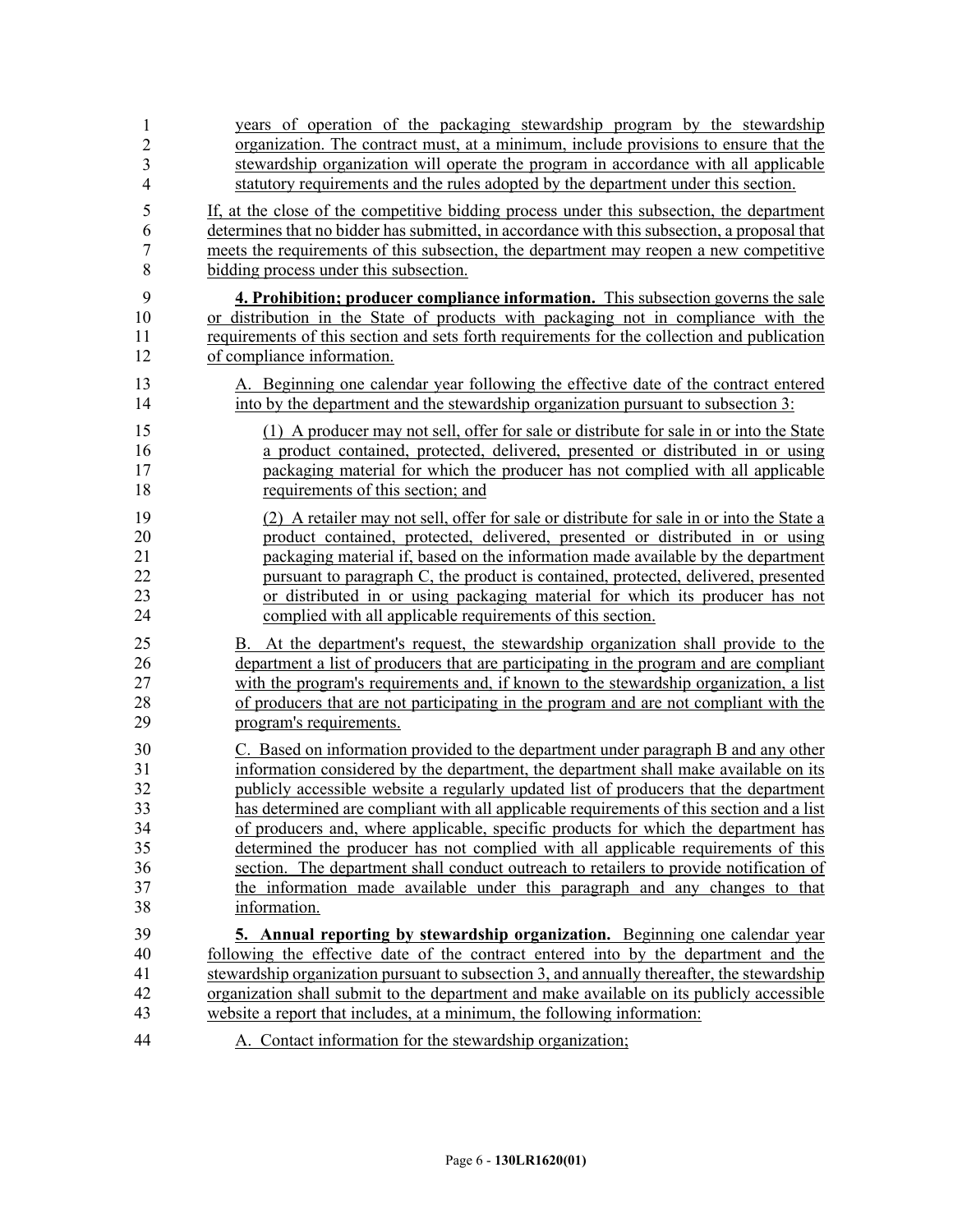| $\mathbf{1}$   | B. A list of participating producers and the brands of products associated with those     |
|----------------|-------------------------------------------------------------------------------------------|
| $\overline{2}$ | producers;                                                                                |
| 3              | C. The total weight of each type of packaging material sold, offered for sale or          |
| 4              | distributed for sale in or into the State by each participating producer as reported in   |
| 5              | accordance with subsection 7;                                                             |
| 6              | D. As applicable, the total weight of each type of packaging material collected and       |
| 7              | managed by each participating producer through alternative collection programs            |
| 8              | approved by the department under subsection 8;                                            |
| 9              | E. A complete accounting of payments made to and by the stewardship organization          |
| 10             | during the prior calendar year, including information on how the stewardship              |
| 11             | organization determined the amount of such payments in accordance with subsections        |
| 12             | 6 and 10 and the rules adopted under subsection 13, paragraph A, subparagraphs (1)        |
| 13             | and $(4)$ ;                                                                               |
| 14             | F. A list of producers that are not participating in the program that are required to     |
| 15             | participate in the program and any product-specific noncompliance, if known by the        |
| 16             | stewardship organization;                                                                 |
| 17             | G. A description of education and infrastructure investments made by the stewardship      |
| 18             | organization in prior calendar years and an evaluation of how those investments were      |
| 19             | designed to increase access to recycling in the State and to encourage the reuse of       |
| 20             | packaging material;                                                                       |
| 21             | H. A description of the results of the representative audits required pursuant to         |
| 22             | subsection 3, paragraph A, subparagraphs $(7)$ and $(8)$ ;                                |
| 23             | I. An assessment of the progress made toward the achievement of any program goals         |
| 24             | required by the department by rule pursuant to subsection 13, paragraph D;                |
| 25             | J. An assessment of whether the payment schedule for producer payments adopted by         |
| 26             | the department by rule pursuant to subsection 13, paragraph A, subparagraph (1) has       |
| 27             | been successful in incentivizing improvements to the design of packaging material as      |
| 28             | encouraged through the allowance of payment adjustments in accordance with                |
| 29             | subsection 6, paragraph $D$ ;                                                             |
| 30             | K. Any proposals for changes to the packaging stewardship program or investments          |
| 31             | in education and infrastructure designed to reduce the amount of packaging material       |
| 32             | used, increase access to recycling, increase the recycling of or recyclability of         |
| 33             | packaging material, reduce program costs or otherwise increase program efficiency,        |
| 34             | which may include an analysis of best practices for municipal recycling programs;         |
| 35             | L. The results of a 3rd-party financial audit of the stewardship organization; and        |
| 36             | M. Any additional information required by the department.                                 |
| 37             | <b>6. Producer payments.</b> In accordance with the provisions of this subsection and the |
| 38             | rules adopted by the department, no later than 180 days after the effective date of the   |
| 39             | contract entered into by the department and the stewardship organization pursuant to      |
| 40             | subsection 3, and annually thereafter, a producer shall make payments to the stewardship  |
| 41             | organization to be deposited into the packaging stewardship fund under subsection 12      |
| 42             | based on the net weight of each type of packaging material sold, offered for sale or      |
| 43             | distributed for sale in or into the State by the producer and not managed by the producer |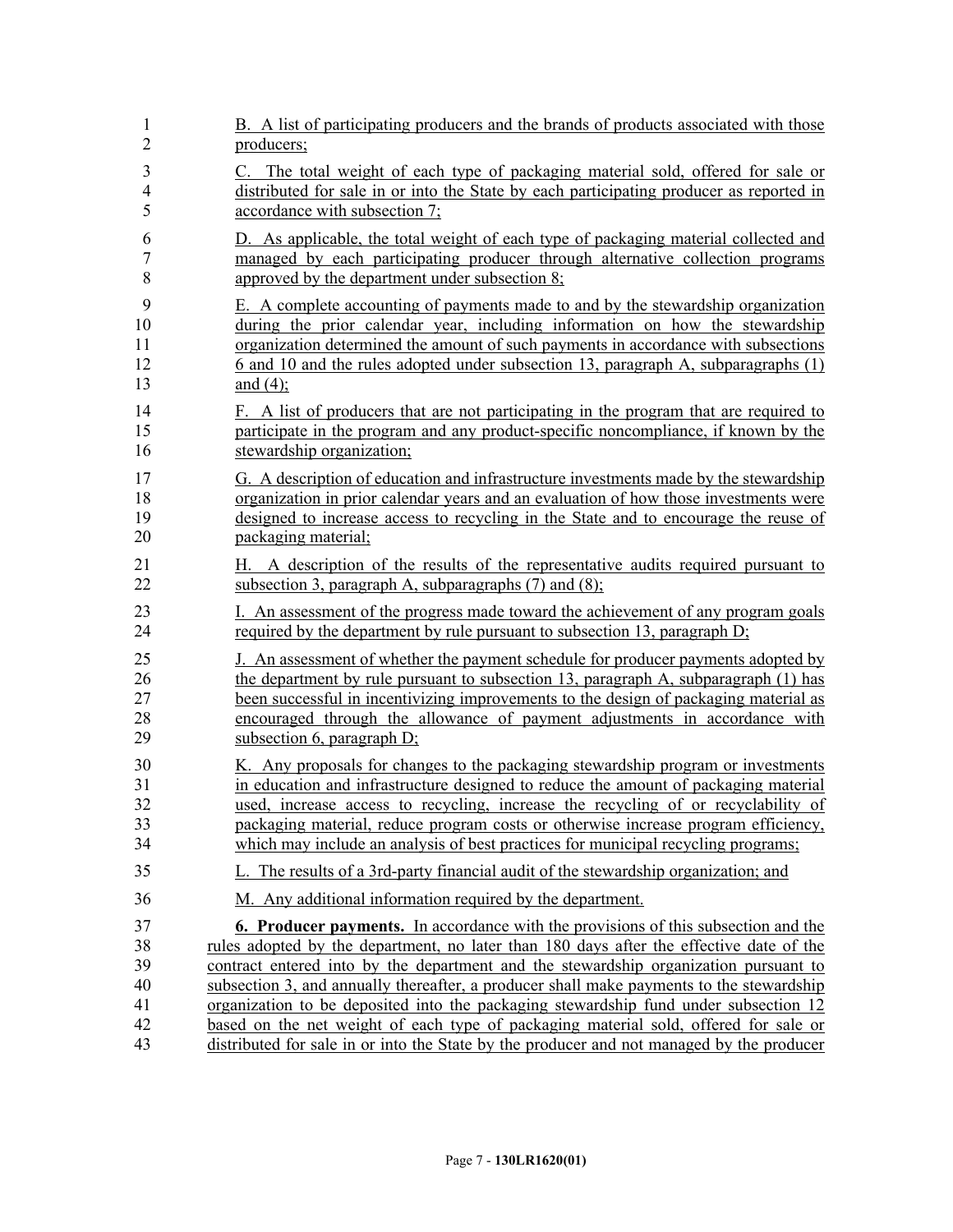44 under an approved alternative collection program. The department shall adopt rules setting forth the manner in which such payments must be calculated, which must include, but are not limited to, provisions that: 4 A. Require the amount of a producer's payment to include that producer's share of the 5 program's operational costs as set forth in the proposed budget under subsection 3, 6 paragraph A, subparagraph (5) and that producer's share of the administrative and 7 enforcement costs incurred by the department pursuant to this section; 8 B. Require the amount of a producer's payment to reflect the per-ton costs associated 9 with the collection, processing, transportation and recycling or disposal of the 10 producer's packaging material by municipalities and the costs associated with 11 increasing access to recycling of that packaging material type through investments in 12 infrastructure and education under subsection 11; 13 C. Allow a low-volume producer to elect to pay a flat fee in lieu of a material-specific 14 producer payment calculated pursuant to this subsection, provided that a producer 15 seeking to pay a flat fee as a low-volume producer pursuant to this paragraph must 16 submit to the department the information necessary to demonstrate that the producer 17 meets the definition of "low-volume producer." The department may adopt rules that 18 relieve a producer from paying fees under this subsection with respect to packaging 19 material acquired by the producer through insurance salvage, closeout, bankruptcy or 20 liquidation; and 21 D. Through an adjustment of a producer's payment responsibility calculated in 22 accordance with this subsection and subsection 13, paragraph A, subparagraph (1), 23 encourage packaging material waste reduction; the reuse of packaging material; the use 24 of readily recyclable materials in packaging material; the reduction of the toxicity of 25 packaging material; the use of post-consumer recycled material in packaging material 26 provided that such use does not increase the toxicity of packaging material; the 27 reduction of litter from packaging material; the use of single-material packaging that 28 includes prominent and easily understandable recycling or disposal instructions for 29 consumers or other design characteristics intended to reduce consumer confusion 30 regarding recyclability and to reduce recycling contamination; any other incentives 31 designed to support the management of packaging material consistent with the solid 32 waste management hierarchy in section 2101. 33 Unless otherwise approved by the stewardship organization, a producer, other than a low-34 volume producer, that makes a payment required pursuant to this subsection shall submit 35 the payment to the stewardship organization at the same time that it submits its annual 36 report to the stewardship organization required pursuant to subsection 7. 37 **7. Annual reporting by producers.** Beginning no later than 180 days after the 38 effective date of the contract entered into by the department and the stewardship 39 organization pursuant to subsection 3, and annually thereafter, a producer shall report to 40 the stewardship organization the total weight of each type of packaging material sold, 41 offered for sale or distributed for sale in or into the State by the producer in the prior 42 calendar year. 43 A. The report must include a description of the methods used by the producer in 44 determining the amounts reported for each type of packaging material, a description of 45 the characteristics of each type of packaging material reported that are relevant to the 1 2 3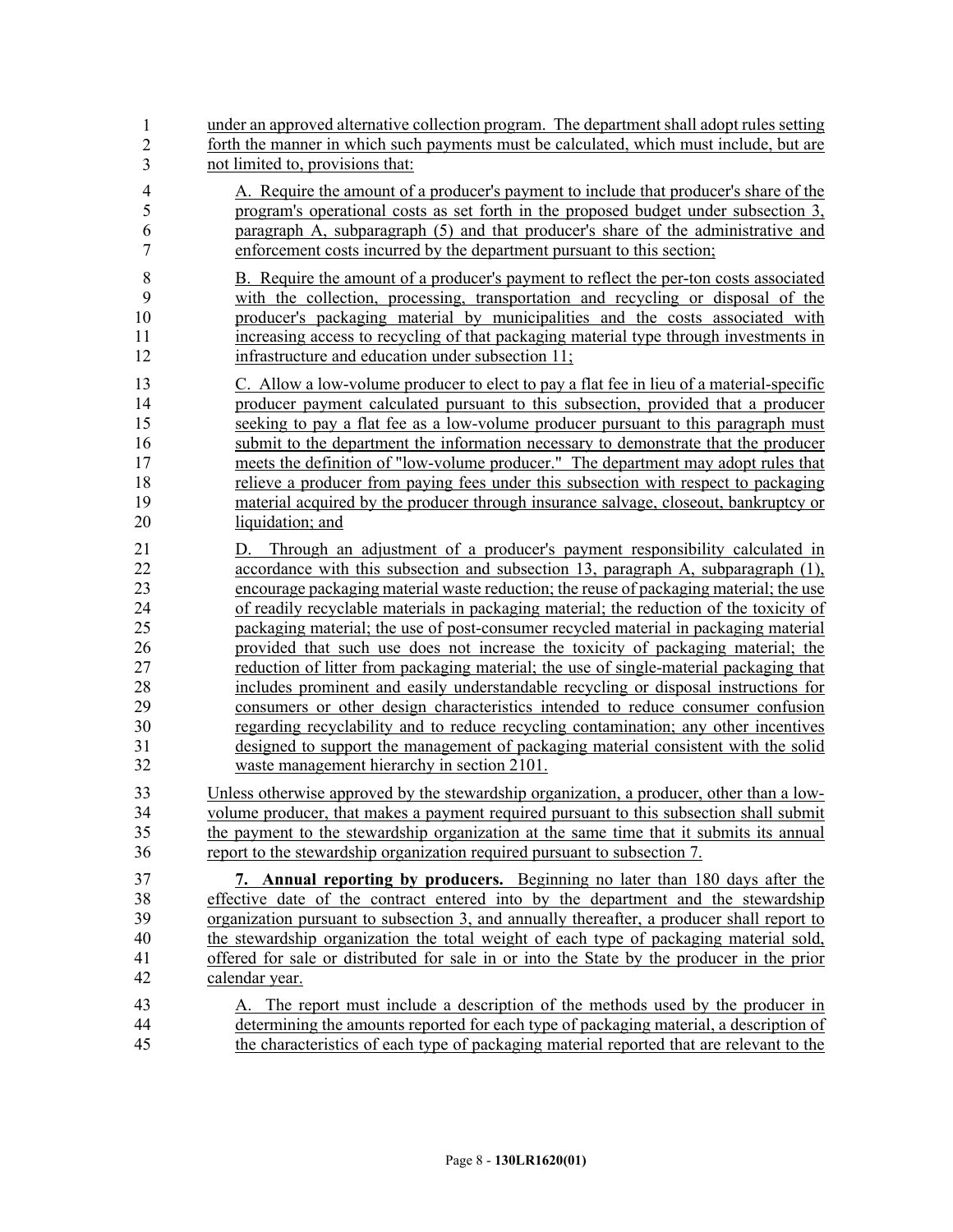| 1              | payment adjustment criteria adopted by the department by rule pursuant to subsection                                                                                                                          |
|----------------|---------------------------------------------------------------------------------------------------------------------------------------------------------------------------------------------------------------|
| $\overline{2}$ | 6, paragraph D and a list of all of the producer's brands associated with each type of                                                                                                                        |
| 3              | packaging material.                                                                                                                                                                                           |
| $\overline{4}$ | B. A low-volume producer that elects to pay a flat fee determined by the department                                                                                                                           |
| 5              | by rule adopted pursuant to subsection 6, paragraph C is not required to submit an                                                                                                                            |
| 6              | annual report to the stewardship organization under this subsection.                                                                                                                                          |
| $\overline{7}$ | C. The department shall adopt rules that authorize a producer that is unable to fully                                                                                                                         |
| 8              | satisfy the reporting requirements of this subsection due to a failure to obtain sufficient                                                                                                                   |
| 9              | information regarding the characteristics of the packaging material the producer sells,                                                                                                                       |
| 10             | offers for sale or distributes for sale in or into the State to alternatively report to the                                                                                                                   |
| 11             | stewardship organization an estimate of the total weight of the producer's packaging                                                                                                                          |
| 12             | material based on unit quantities, provided that such alternative reporting includes a                                                                                                                        |
| 13             | description of the methods used by the producer to calculate such estimates.                                                                                                                                  |
| 14             | <b>8.</b> Alternative collection programs. In accordance with the requirements of this                                                                                                                        |
| 15             | subsection and the rules adopted by the department, a producer or group of producers may                                                                                                                      |
| 16             | develop and operate an alternative collection program to collect and manage a type or types                                                                                                                   |
| 17             | of packaging material sold, offered for sale or distributed for sale in or into the State by the                                                                                                              |
| 18             | producer or producers. A producer that manages a type of packaging material under an                                                                                                                          |
| 19             | approved alternative collection program through reuse, recycling and, where approved by                                                                                                                       |
| 20             | the department, management of that packaging material through incineration may wholly                                                                                                                         |
| 21             | or partially offset the producer's payment obligations under the packaging stewardship                                                                                                                        |
| 22             | program with respect to that same type of packaging material only.                                                                                                                                            |
| 23             | A. Beginning on the effective date of the contract entered into by the department and                                                                                                                         |
| 24             | the stewardship organization pursuant to subsection 3, a producer or group of producers                                                                                                                       |
| 25             | seeking to implement an alternative collection program shall submit a proposal for the                                                                                                                        |
| 26             | establishment of that program to the department for approval. The department shall                                                                                                                            |
| 27             | approve or deny the proposal within 120 days of receipt and shall provide an                                                                                                                                  |
| 28             | opportunity for public review and comment on the proposal prior to its approval or                                                                                                                            |
| 29             | denial. The department may approve an alternative collection program for a term of 5                                                                                                                          |
| 30             | years and, at the expiration of such term, the producer or group of producers operating                                                                                                                       |
| 31             | the program may submit an updated proposal to the department for approval.                                                                                                                                    |
| 32             | B. In determining whether to approve a proposed alternative collection program, the                                                                                                                           |
| 33             | department shall consider:                                                                                                                                                                                    |
| 34<br>35<br>36 | Whether the alternative collection program will provide year-round,<br>(1)<br>convenient, free, statewide collection opportunities for the types of packaging<br>material to be collected under that program; |
| 37             | (2) To what extent the alternative collection program intends to manage those                                                                                                                                 |
| 38             | types of packaging material to be collected under the program through reuse for an                                                                                                                            |
| 39             | original purpose, through recycling or through disposal at an incineration facility.                                                                                                                          |
| 40             | The department may not approve an alternative collection program that proposes                                                                                                                                |
| 41             | management of a packaging material type through disposal at an incineration                                                                                                                                   |
| 42             | facility unless that packaging material is not readily recyclable and the program                                                                                                                             |
| 43             | proposes a process to begin reuse or recycling of that type of packaging material                                                                                                                             |
| 44             | within a period of 3 years or less;                                                                                                                                                                           |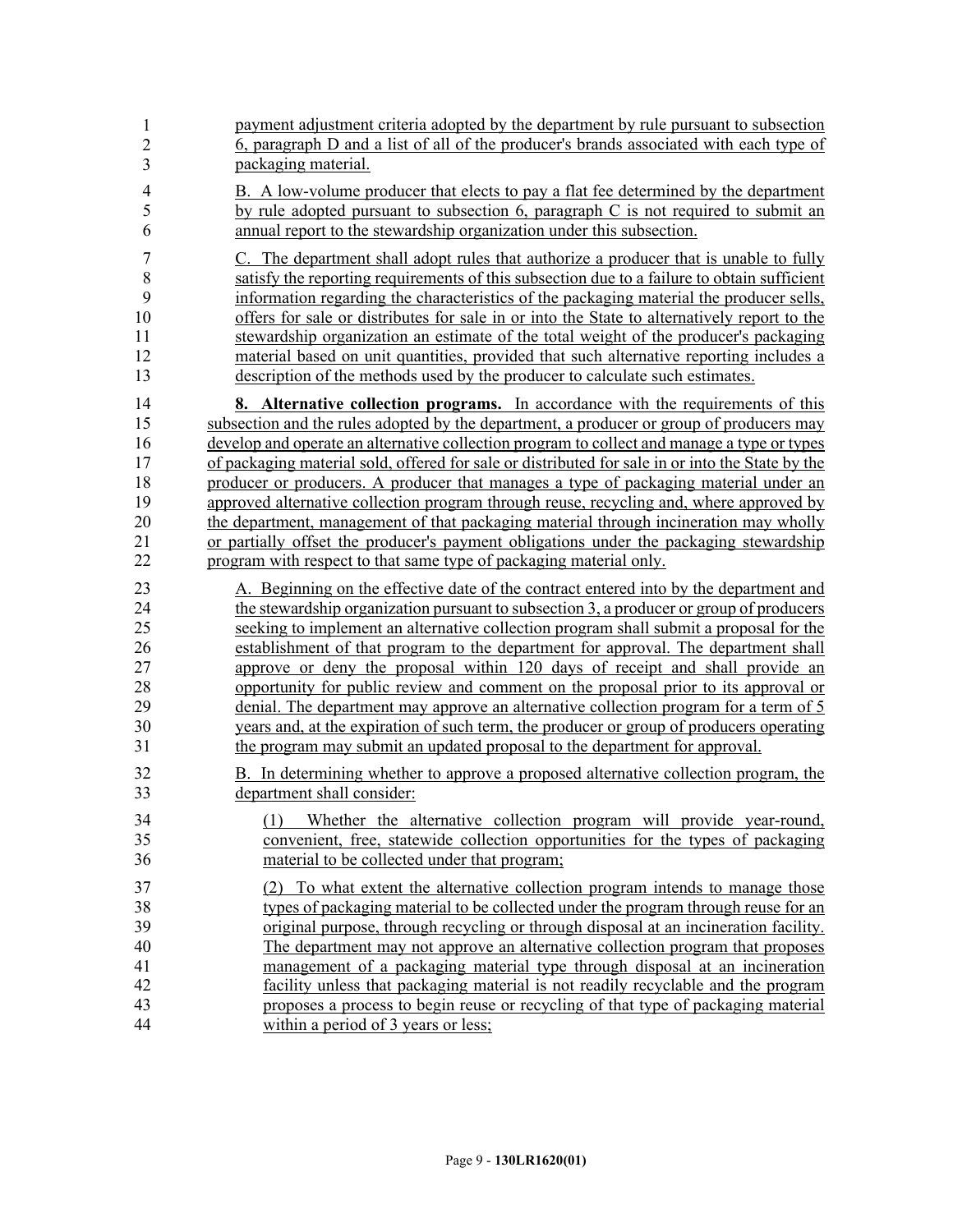| 1              | (3) Whether the education and outreach strategies proposed for the alternative                                                    |
|----------------|-----------------------------------------------------------------------------------------------------------------------------------|
| $\overline{c}$ | collection program can be expected to significantly increase consumer awareness                                                   |
| 3              | of the program throughout the State;                                                                                              |
| $\overline{4}$ | (4) How the alternative collection program intends to accurately measure the                                                      |
| 5              | weight of each packaging material type collected, reused, recycled, disposed of at                                                |
| 6              | an incineration facility or otherwise managed under the program; and                                                              |
| 7<br>8         | To what extent approval of the alternative collection program may<br>(5)<br>disproportionately impact any community in the State. |
| 9              | C. A proposed modification to an approved alternative collection program must be                                                  |
| 10             | submitted to the department for written approval. The department shall approve or                                                 |
| 11             | deny a proposed modification based on application of the criteria described in                                                    |
| 12             | paragraph B. The department may waive payment of any fees associated with review                                                  |
| 13             | and approval of a proposed modification to an approved alternative collection program                                             |
| 14             | if the review of the proposed modification does not require significant department staff                                          |
| 15             | time.                                                                                                                             |
| 16             | D. Beginning no later than 180 days after the effective date of the contract entered into                                         |
| 17             | by the department and the stewardship organization pursuant to subsection 3, and                                                  |
| 18             | annually thereafter, a producer or producers managing an approved alternative                                                     |
| 19             | collection program shall report annually to the stewardship organization and to the                                               |
| 20             | department the following information:                                                                                             |
| 21             | (1) The total tons of each type of packaging material collected, reused, recycled,                                                |
| 22             | disposed of at an incineration facility or otherwise managed under the alternative                                                |
| 23             | collection program in the prior calendar year, including a breakdown of the total                                                 |
| 24             | tons of each type of material to be credited to each producer participating in the                                                |
| 25             | alternative collection program;                                                                                                   |
| 26             | (2) A list of the collection opportunities in the State for the types of packaging                                                |
| 27             | material managed under the alternative collection program that were made                                                          |
| 28             | available in the prior calendar year;                                                                                             |
| 29             | (3) A description of the education and outreach strategies implemented by the                                                     |
| 30             | alternative collection program in the prior calendar year to increase consumer                                                    |
| 31             | awareness of the program throughout the State; and                                                                                |
| 32             | (4) Any additional information required by the department.                                                                        |
| 33             | E. If the department determines that an approved alternative collection program is not                                            |
| 34             | operating in a manner consistent with the proposal approved under this subsection or                                              |
| 35             | the provisions of this subsection, the department shall provide written notice to the                                             |
| 36             | producer or producers operating the alternative collection program regarding the nature                                           |
| 37             | of the deficiency, the actions necessary to correct the deficiency and the time by which                                          |
| 38             | such actions must be implemented. If the department determines that the producer or                                               |
| 39             | group of producers have failed to implement the actions described in the written notice                                           |
| 40             | within the required time frame, the department shall notify the producers or group of                                             |
| 41             | producers as well as the stewardship organization in writing that the producer or group                                           |
| 42             | of producers are ineligible to offset payment obligations under the packaging                                                     |
| 43             | stewardship program based on packaging material managed under the alternative                                                     |
| 44             | collection program.                                                                                                               |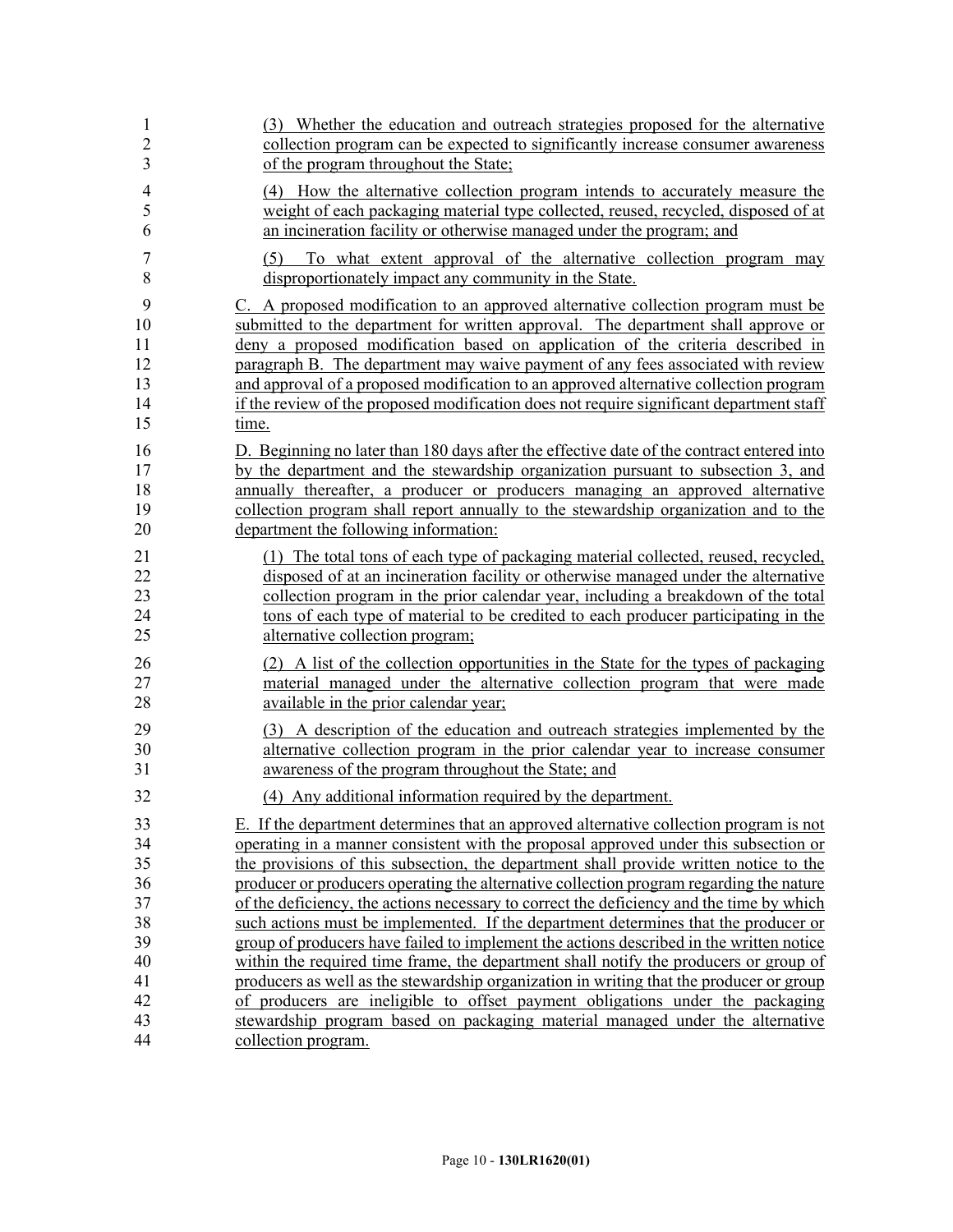| 1                                                                    | <b>9. Requirements for participating municipalities.</b> In accordance with the provisions                                                                                                                                                                                                                                                                                                                                                                                                                                                                                                                                                                                                                                                                                                                                                                                                                                                                                                                                                                                                       |
|----------------------------------------------------------------------|--------------------------------------------------------------------------------------------------------------------------------------------------------------------------------------------------------------------------------------------------------------------------------------------------------------------------------------------------------------------------------------------------------------------------------------------------------------------------------------------------------------------------------------------------------------------------------------------------------------------------------------------------------------------------------------------------------------------------------------------------------------------------------------------------------------------------------------------------------------------------------------------------------------------------------------------------------------------------------------------------------------------------------------------------------------------------------------------------|
| $\overline{2}$                                                       | of this subsection and the rules adopted by the department, a municipality may elect to, but                                                                                                                                                                                                                                                                                                                                                                                                                                                                                                                                                                                                                                                                                                                                                                                                                                                                                                                                                                                                     |
| $\overline{3}$                                                       | is not required to, participate in the packaging stewardship program under this section. To                                                                                                                                                                                                                                                                                                                                                                                                                                                                                                                                                                                                                                                                                                                                                                                                                                                                                                                                                                                                      |
| $\overline{4}$                                                       | be eligible for reimbursement of costs under subsection 10 as a participating municipality,                                                                                                                                                                                                                                                                                                                                                                                                                                                                                                                                                                                                                                                                                                                                                                                                                                                                                                                                                                                                      |
| 5                                                                    | a municipality must, at a minimum:                                                                                                                                                                                                                                                                                                                                                                                                                                                                                                                                                                                                                                                                                                                                                                                                                                                                                                                                                                                                                                                               |
| 6                                                                    | A. Provide for the collection and recycling of packaging material that is generated in                                                                                                                                                                                                                                                                                                                                                                                                                                                                                                                                                                                                                                                                                                                                                                                                                                                                                                                                                                                                           |
| $\tau$                                                               | the municipality and is readily recyclable; and                                                                                                                                                                                                                                                                                                                                                                                                                                                                                                                                                                                                                                                                                                                                                                                                                                                                                                                                                                                                                                                  |
| $\,8\,$                                                              | B. Annually report to the stewardship organization, on a form provided and approved                                                                                                                                                                                                                                                                                                                                                                                                                                                                                                                                                                                                                                                                                                                                                                                                                                                                                                                                                                                                              |
| 9                                                                    | by the department, all information necessary for the stewardship organization to                                                                                                                                                                                                                                                                                                                                                                                                                                                                                                                                                                                                                                                                                                                                                                                                                                                                                                                                                                                                                 |
| 10                                                                   | determine the municipality's incurred costs associated with its collection, processing,                                                                                                                                                                                                                                                                                                                                                                                                                                                                                                                                                                                                                                                                                                                                                                                                                                                                                                                                                                                                          |
| 11                                                                   | transportation and recycling or disposal of recyclable material and of municipal solid                                                                                                                                                                                                                                                                                                                                                                                                                                                                                                                                                                                                                                                                                                                                                                                                                                                                                                                                                                                                           |
| 12                                                                   | waste.                                                                                                                                                                                                                                                                                                                                                                                                                                                                                                                                                                                                                                                                                                                                                                                                                                                                                                                                                                                                                                                                                           |
| 13                                                                   | Two or more municipalities, municipally owned solid waste processing facilities or quasi-                                                                                                                                                                                                                                                                                                                                                                                                                                                                                                                                                                                                                                                                                                                                                                                                                                                                                                                                                                                                        |
| 14                                                                   | municipal entities that manage waste materials on behalf of a municipality may elect to                                                                                                                                                                                                                                                                                                                                                                                                                                                                                                                                                                                                                                                                                                                                                                                                                                                                                                                                                                                                          |
| 15                                                                   | jointly report to the stewardship organization as required by paragraph B and to jointly                                                                                                                                                                                                                                                                                                                                                                                                                                                                                                                                                                                                                                                                                                                                                                                                                                                                                                                                                                                                         |
| 16                                                                   | receive reimbursement payments pursuant to subsection 10 from the stewardship                                                                                                                                                                                                                                                                                                                                                                                                                                                                                                                                                                                                                                                                                                                                                                                                                                                                                                                                                                                                                    |
| 17                                                                   | organization.                                                                                                                                                                                                                                                                                                                                                                                                                                                                                                                                                                                                                                                                                                                                                                                                                                                                                                                                                                                                                                                                                    |
| 18<br>19<br>20<br>21<br>22<br>23<br>24<br>25<br>26<br>27<br>28<br>29 | Municipal reimbursements. In accordance with the rules adopted by the<br>10.<br>department pursuant to subsection 13, paragraph A, subparagraph (4), the stewardship<br>organization shall annually disburse to participating municipalities from the packaging<br>stewardship fund established under subsection 12 reimbursement payments for the median<br>per-ton cost of managing packaging material that is readily recyclable, reimbursement<br>payments for the median per-ton cost of managing packaging material that is not readily<br>recyclable and per capita payments associated with packaging material disposed of by<br>participating municipalities. For the purposes of this subsection, the cost to a municipality<br>of managing packaging material may include, but is not limited to, the costs associated with<br>the collection of packaging material, the costs associated with the transportation of<br>packaging material to a recycling establishment or disposal facility and the costs associated<br>with the cleanup and abatement of packaging material litter. |
| 30                                                                   | A. In accordance with rules adopted by the department, the stewardship organization                                                                                                                                                                                                                                                                                                                                                                                                                                                                                                                                                                                                                                                                                                                                                                                                                                                                                                                                                                                                              |
| 31                                                                   | shall determine the amount of payments to participating municipalities under this                                                                                                                                                                                                                                                                                                                                                                                                                                                                                                                                                                                                                                                                                                                                                                                                                                                                                                                                                                                                                |
| 32                                                                   | subsection based on the following information:                                                                                                                                                                                                                                                                                                                                                                                                                                                                                                                                                                                                                                                                                                                                                                                                                                                                                                                                                                                                                                                   |
| 33<br>34<br>35<br>36<br>37<br>38<br>39                               | Information provided by participating municipalities to the stewardship<br>(1)<br>organization in accordance with subsection 9, paragraph B regarding the costs<br>incurred by those municipalities in recycling packaging material that is readily<br>recyclable and packaging material that is not readily recyclable and the tons of<br>municipal solid waste disposed of in those municipalities, including, but not<br>limited to, waste disposed of in public spaces and schools, which may include<br>packaging material collected for recycling or disposal in public spaces and schools;                                                                                                                                                                                                                                                                                                                                                                                                                                                                                                |
| 40                                                                   | (2) Information provided to the department by recycling establishments pursuant                                                                                                                                                                                                                                                                                                                                                                                                                                                                                                                                                                                                                                                                                                                                                                                                                                                                                                                                                                                                                  |
| 41                                                                   | to section 2145 and aggregated and made available by the department to the                                                                                                                                                                                                                                                                                                                                                                                                                                                                                                                                                                                                                                                                                                                                                                                                                                                                                                                                                                                                                       |
| 42                                                                   | stewardship organization, including the tons of recyclable material received by                                                                                                                                                                                                                                                                                                                                                                                                                                                                                                                                                                                                                                                                                                                                                                                                                                                                                                                                                                                                                  |
| 43                                                                   | each recycling establishment from each municipality and the tons of processed                                                                                                                                                                                                                                                                                                                                                                                                                                                                                                                                                                                                                                                                                                                                                                                                                                                                                                                                                                                                                    |
| 44                                                                   | recyclable material sold by each recycling establishment;                                                                                                                                                                                                                                                                                                                                                                                                                                                                                                                                                                                                                                                                                                                                                                                                                                                                                                                                                                                                                                        |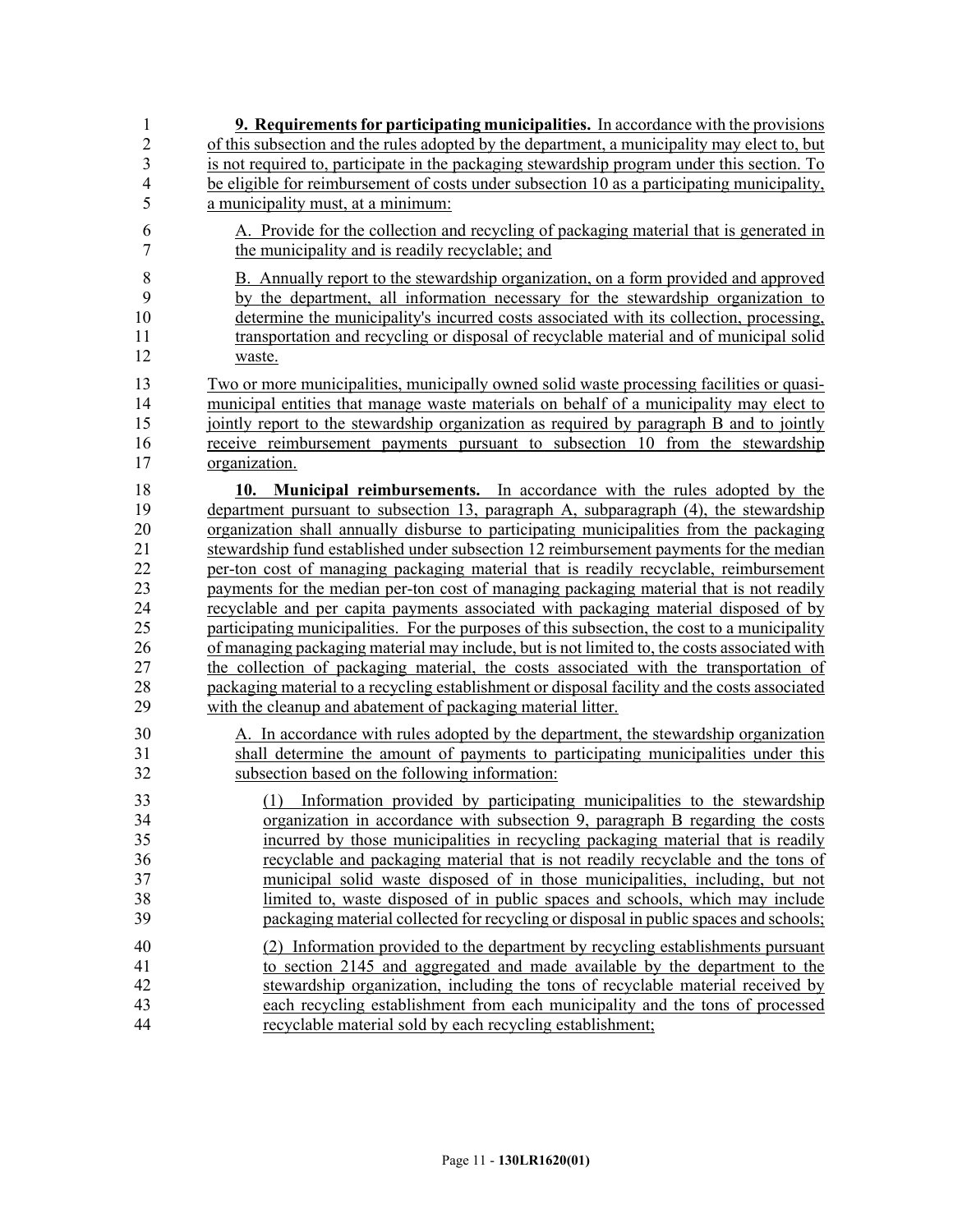| $\mathbf{1}$                           | (3) Information provided to the department by recycling establishments not                                                                                                                                                                                                                                                                                                                                                                                                                                                                                            |
|----------------------------------------|-----------------------------------------------------------------------------------------------------------------------------------------------------------------------------------------------------------------------------------------------------------------------------------------------------------------------------------------------------------------------------------------------------------------------------------------------------------------------------------------------------------------------------------------------------------------------|
| $\overline{c}$                         | located in the State or by participating municipalities and made available by the                                                                                                                                                                                                                                                                                                                                                                                                                                                                                     |
| $\overline{3}$                         | department to the stewardship organization regarding the tons of recyclable                                                                                                                                                                                                                                                                                                                                                                                                                                                                                           |
| $\overline{4}$                         | material brokered by those municipalities to those recycling establishments and                                                                                                                                                                                                                                                                                                                                                                                                                                                                                       |
| 5                                      | processed and sold by those recycling establishments;                                                                                                                                                                                                                                                                                                                                                                                                                                                                                                                 |
| 6                                      | (4) Information obtained by the stewardship organization through the audits of                                                                                                                                                                                                                                                                                                                                                                                                                                                                                        |
| 7                                      | facilities that process recyclable material generated in the State as required by                                                                                                                                                                                                                                                                                                                                                                                                                                                                                     |
| 8                                      | subsection 3, paragraph A, subparagraph (7); and                                                                                                                                                                                                                                                                                                                                                                                                                                                                                                                      |
| 9                                      | (5) Any other information specified by the department by rule.                                                                                                                                                                                                                                                                                                                                                                                                                                                                                                        |
| 10                                     | B. In accordance with procedures and requirements adopted by the department by rule,                                                                                                                                                                                                                                                                                                                                                                                                                                                                                  |
| 11                                     | the stewardship organization shall use the information described in paragraph A to                                                                                                                                                                                                                                                                                                                                                                                                                                                                                    |
| 12                                     | determine the total tons of each packaging material type recycled by all municipalities                                                                                                                                                                                                                                                                                                                                                                                                                                                                               |
| 13                                     | at each recycling establishment and the percentage of those total tons attributable to                                                                                                                                                                                                                                                                                                                                                                                                                                                                                |
| 14                                     | each participating municipality. In the case of 2 or more municipalities that jointly send                                                                                                                                                                                                                                                                                                                                                                                                                                                                            |
| 15                                     | recyclable material to a recycling establishment, the stewardship organization shall                                                                                                                                                                                                                                                                                                                                                                                                                                                                                  |
| 16                                     | assume that an equal amount of the jointly sent material is attributable to each resident                                                                                                                                                                                                                                                                                                                                                                                                                                                                             |
| 17                                     | of each municipality unless those municipalities by agreement identify an unequal per                                                                                                                                                                                                                                                                                                                                                                                                                                                                                 |
| 18                                     | capita division of that jointly sent material for the purposes of this subsection.                                                                                                                                                                                                                                                                                                                                                                                                                                                                                    |
| 19                                     | 11. Investments in education and infrastructure. In accordance with the provisions                                                                                                                                                                                                                                                                                                                                                                                                                                                                                    |
| 20                                     | of this subsection and as approved by the department, the stewardship organization shall                                                                                                                                                                                                                                                                                                                                                                                                                                                                              |
| 21                                     | biannually provide for the expenditure of funds within the packaging stewardship fund                                                                                                                                                                                                                                                                                                                                                                                                                                                                                 |
| 22                                     | established under subsection 12 that are designed to improve recycling education and                                                                                                                                                                                                                                                                                                                                                                                                                                                                                  |
| 23                                     | infrastructure in the State.                                                                                                                                                                                                                                                                                                                                                                                                                                                                                                                                          |
| 24                                     | A. The total amount of investments in education and infrastructure made by the                                                                                                                                                                                                                                                                                                                                                                                                                                                                                        |
| 25                                     | stewardship organization pursuant to this subsection must be directly proportional to                                                                                                                                                                                                                                                                                                                                                                                                                                                                                 |
| 26                                     | the total amount of payments received from all producers for all packaging material                                                                                                                                                                                                                                                                                                                                                                                                                                                                                   |
| 27                                     | that is not readily recyclable and is not actually recycled.                                                                                                                                                                                                                                                                                                                                                                                                                                                                                                          |
| 28<br>29<br>30<br>31<br>32<br>33<br>34 | B. Biannually, the department shall solicit proposals for investments in education and<br>infrastructure. A municipality or group of municipalities, a business or a recycling<br>establishment may apply to the department to receive funding from the stewardship<br>organization for a proposed investment in education and infrastructure.<br>The<br>department shall review investment proposals received pursuant to this paragraph and<br>shall solicit input on those proposals from producers, participating municipalities and<br>recycling establishments. |
| 35                                     | C. After determining the total amount of funds required for investment in accordance                                                                                                                                                                                                                                                                                                                                                                                                                                                                                  |
| 36                                     | with paragraph A and considering the input received pursuant to paragraph B, the                                                                                                                                                                                                                                                                                                                                                                                                                                                                                      |
| 37                                     | department shall direct the stewardship organization to award funds to applicants that                                                                                                                                                                                                                                                                                                                                                                                                                                                                                |
| 38                                     | submitted proposals pursuant to paragraph B. The department shall ensure that                                                                                                                                                                                                                                                                                                                                                                                                                                                                                         |
| 39                                     | preference for funding is given to proposals that support the State's solid waste                                                                                                                                                                                                                                                                                                                                                                                                                                                                                     |
| 40                                     | management hierarchy under section 2101, promote a circular economy for packaging                                                                                                                                                                                                                                                                                                                                                                                                                                                                                     |
| 41                                     | material types for which producers were required to make payments under subsection                                                                                                                                                                                                                                                                                                                                                                                                                                                                                    |
| 42                                     | 6, increase the recyclability of packaging material that is not readily recyclable,                                                                                                                                                                                                                                                                                                                                                                                                                                                                                   |
| 43                                     | increase access to recycling infrastructure in the State, improve consumer education in                                                                                                                                                                                                                                                                                                                                                                                                                                                                               |
| 44                                     | the State regarding recycling and recyclability and support recycling and education                                                                                                                                                                                                                                                                                                                                                                                                                                                                                   |
| 45                                     | efforts in financially challenged or otherwise disadvantaged municipalities or                                                                                                                                                                                                                                                                                                                                                                                                                                                                                        |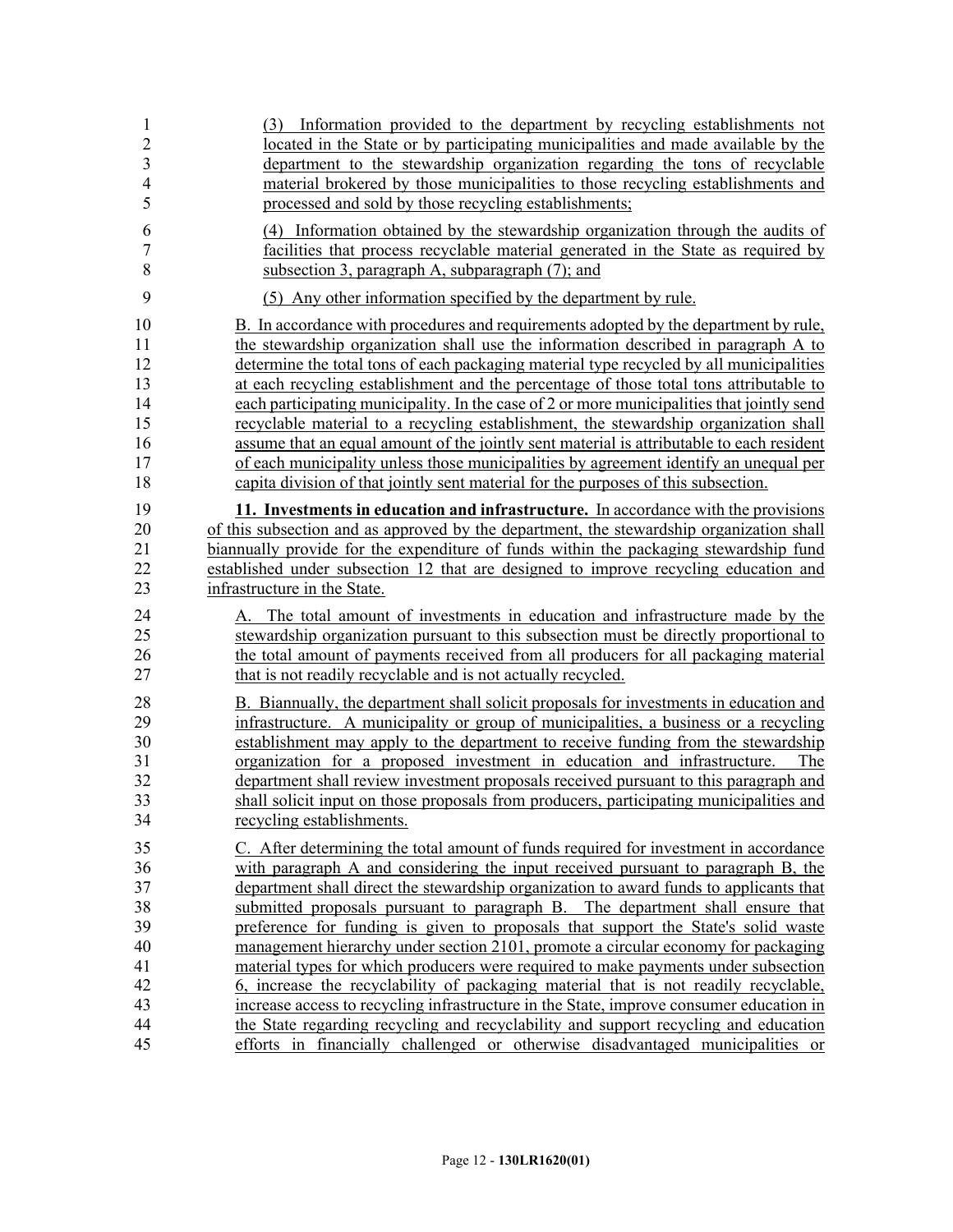| $\mathbf{1}$   | communities and in other municipalities or communities that have received minimal or        |
|----------------|---------------------------------------------------------------------------------------------|
| $\overline{2}$ | no prior funding pursuant to this paragraph.                                                |
| 3              | 12. Packaging stewardship fund; authorized expenditures. In accordance with the             |
| $\overline{4}$ | provisions of this subsection and the rules adopted by the department, the stewardship      |
| 5              | organization shall establish and manage a packaging stewardship fund. The stewardship       |
| 6              | organization shall deposit into the fund all payments received from producers in accordance |
| 7              | with subsection 6 and shall expend those funds for the following purposes:                  |
| 8              | A. To reimburse participating municipalities in accordance with applicable provisions       |
| 9              | in subsections 9, 10 and 13 and the applicable rules adopted by the department pursuant     |
| 10             | to those subsections;                                                                       |
| 11             | B. To cover the operating costs of the stewardship organization, which must be              |
| 12             | annually verified by a 3rd-party financial audit paid for by the stewardship organization   |
| 13             | as required by subsection 5, paragraph L;                                                   |
| 14             | C. To pay to the department all applicable fees required under subsection 13, paragraph     |
| 15             | B, including reimbursement of any costs incurred by the department in adopting rules        |
| 16             | and in administering and enforcing this section prior to the effective date of the contract |
| 17             | entered into by the department and the stewardship organization pursuant to subsection      |
| 18             | $3$ ; and                                                                                   |
| 19             | D. To support investments in education and infrastructure made in accordance with           |
| 20             | subsection 11.                                                                              |
| 21             | 13. Administration and enforcement; rulemaking; fees; department report. The                |
| 22             | department shall administer and enforce this section and shall adopt rules as necessary to  |
| 23             | implement, administer and enforce this section. Rules adopted pursuant to this section are  |
| 24             | routine technical rules as defined in Title 5, chapter 375, subchapter 2-A.                 |
| 25             | A. Rules adopted by the department pursuant to this section must include, at a              |
| 26             | minimum:                                                                                    |
| 27             | (1) A process for annually determining a schedule of producer payments required             |
| 28             | under subsection 6, which must include a flat fee option for low-volume producers           |
| 29             | pursuant to subsection 6, paragraph C.                                                      |
| 30             | (a) The payment schedule adopted under this subparagraph must be designed                   |
| 31             | to ensure that the total amount of payments collected each year is equal to or              |
| 32             | in excess of the anticipated amount of expenditures required pursuant to                    |
| 33             | subsection 12, paragraphs A to D.                                                           |
| 34             | (b) The payment schedule adopted under this subparagraph must provide for                   |
| 35             | a flat fee option to be assessed on a tiered basis such that a low-volume                   |
| 36             | producer is required to pay no more than \$500 per ton of packaging material                |
| 37             | and no more than \$7,500 in total annual fees to the stewardship organization               |
| 38             | under this section;                                                                         |
| 39             | (2) A process for determining on an annual basis those types of packaging material          |
| 40             | that are readily recyclable, which must involve consultation with the stewardship           |
| 41             | organization and recycling establishments and must include a transitional period            |
| 42             | between the time that a type of packaging material is determined to be readily              |
| 43             | recyclable or to not be readily recyclable and the time that such determinations will       |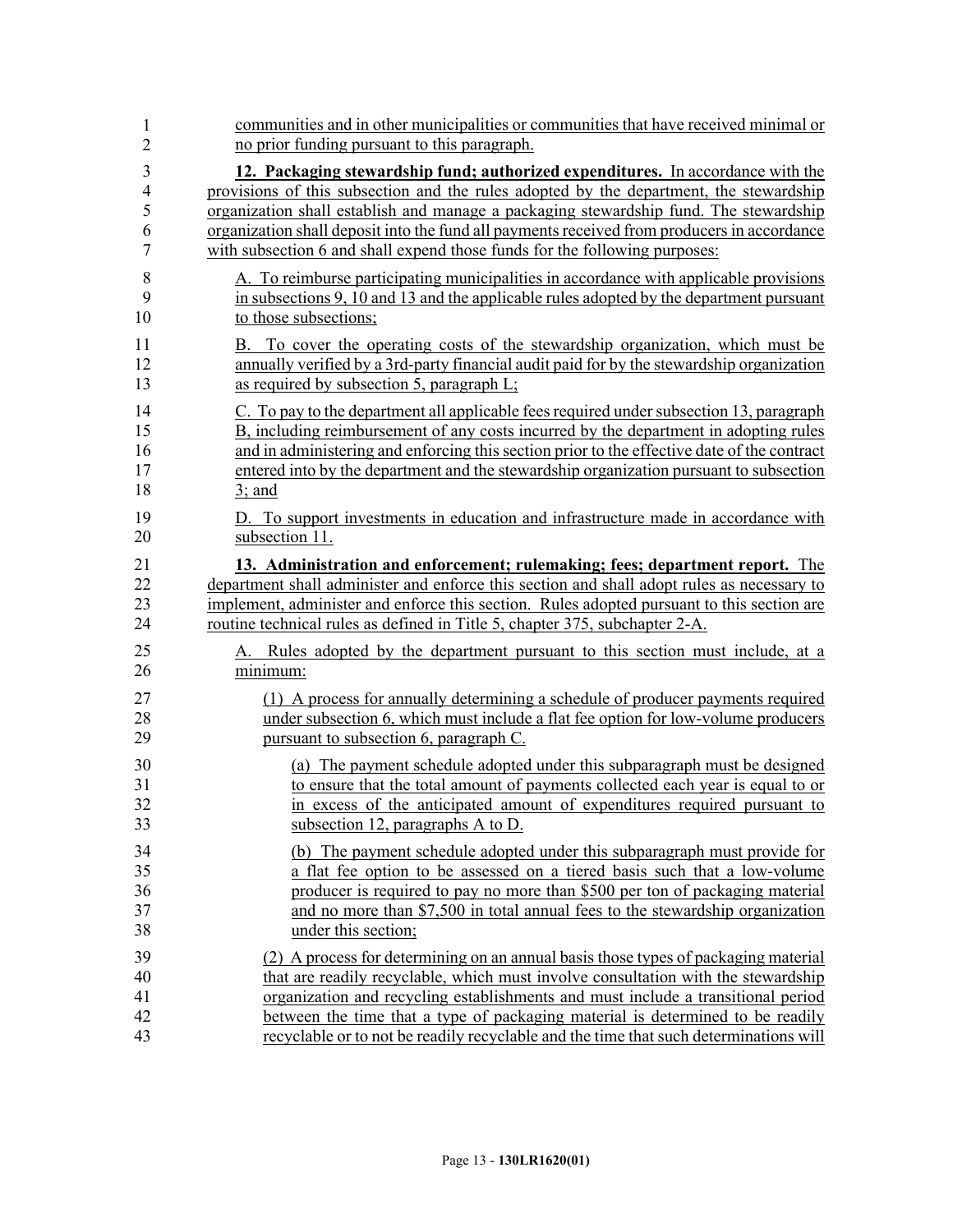| 1              | be effective for the purposes of calculating producer payments and municipal               |
|----------------|--------------------------------------------------------------------------------------------|
| $\overline{2}$ | reimbursements in accordance with this section;                                            |
| 3              | (3) A process for determining on an annual basis which municipalities are similar          |
| $\overline{4}$ | municipalities, which must involve consultation with participating municipalities;         |
| 5              | (4) For purposes of determining participating municipality reimbursements under            |
| 6              | subsection 10, a process for determining the median per-ton cost of managing               |
| $\sqrt{ }$     | packaging material that is readily recyclable, the median per-ton cost of managing         |
| $\,$ 8 $\,$    | packaging material that is not readily recyclable and the costs associated with the        |
| 9              | disposal of packaging material by participating municipalities, which must involve         |
| 10             | consultation with participating municipalities; and                                        |
| 11             | (5) Requirements for the assessment of program performance by the stewardship              |
| 12             | organization, including the setting of program goals used to inform the producer           |
| 13             | payment schedule determined pursuant to subparagraph (1) and the investments in            |
| 14             | infrastructure and education made pursuant to subsection 11, which must include,           |
| 15             | but are not limited to, program goals supporting an overall reduction by producers         |
| 16             | in the amount of packaging material used, an increased reuse by producers of               |
| 17             | packaging material and an increased amount of post-consumer recycled content in            |
| 18             | packaging material used by producers; recycling access and collection rate goals           |
| 19             | for municipalities; overall program and material-specific recycling rate goals;            |
| 20             | packaging material litter reduction goals; and any other goals required by the             |
| 21             | department.                                                                                |
| 22             | To the maximum extent practicable, material-specific recycling rate goals adopted          |
| 23             | pursuant to this subparagraph must reflect the following recycling standards:              |
| 24             | (a) Sorted glass is considered recycled if it does not require further processing          |
| 25             | before entering a glass furnace or before use in the production of filtration              |
| 26             | media, abrasive materials, glass fiber insulation or construction materials;               |
| 27             | (b) Sorted metal is considered recycled if it does not require further processing          |
| 28             | before entering a smelter or furnace;                                                      |
| 29             | (c) Sorted paper is considered recycled if it does not require further processing          |
| 30             | before entering a pulping operation; and                                                   |
| 31             | (d) Plastic separated by polymer is considered recycled if it does not require             |
| 32             | further processing before entering a pelletization, extrusion or molding                   |
| 33             | operation or, in the case of plastic flakes, does not require further processing           |
| 34             | before use in a final product.                                                             |
| 35             | B. At the time that the stewardship organization submits its annual report to the          |
| 36             | department pursuant to subsection 5, the stewardship organization shall pay to the         |
| 37             | department a reasonable annual fee established by the department, not to exceed            |
| 38             | \$300,000, to cover the department's actual costs for review of the stewardship            |
| 39             | organization's annual report and the department's costs in the prior fiscal year for its   |
| 40             | <u>oversight, administration and enforcement of the packaging stewardship program. In</u>  |
| 41             | accordance with subsection 12, paragraph C, the annual fee required under this             |
| 42             | paragraph may include reimbursement of any costs incurred by the department in             |
| 43             | adopting rules and in administering and enforcing this section prior to the effective date |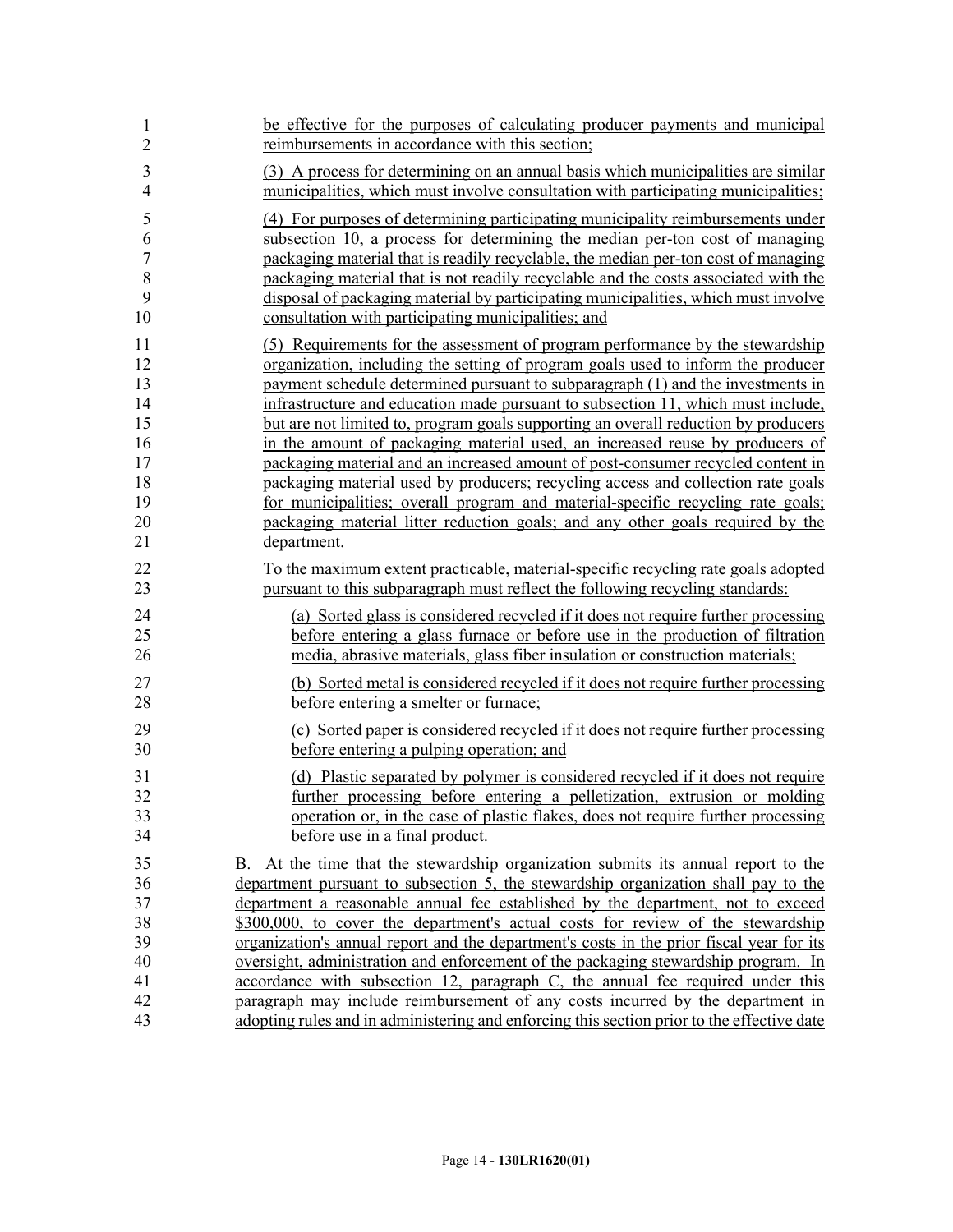| 1              | of the contract entered into by the department and the stewardship organization              |
|----------------|----------------------------------------------------------------------------------------------|
| $\overline{2}$ | pursuant to subsection 3.                                                                    |
| 3              | C. A producer or group of producers, when submitting a proposal to the department            |
| $\overline{4}$ | for the establishment of an alternative collection program or submitting a proposal to       |
| 5              | the department for modifications to an approved alternative collection program under         |
| 6              | subsection 8, shall pay to the department a reasonable fee established by the department     |
| $\overline{7}$ | to cover the department's actual costs for review of the proposal or proposed                |
| 8              | modifications. A producer or group of producers operating an approved alternative            |
| 9              | collection program under subsection 8 shall pay to the department a reasonable annual        |
| 10             | fee established by the department, not to exceed \$10,000 per participating producer, to     |
| 11             | cover the department's actual costs for review of the producer's or group's annual report    |
| 12             | and the department's costs for the oversight, administration and enforcement of the          |
| 13             | alternative collection program, which may be waived by the department if those               |
| 14             | activities by the department do not require significant department staff time.               |
| 15             | D. Beginning February 15, 2023, and annually thereafter, the department shall submit         |
| 16             | a report to the joint committee of the Legislature having jurisdiction over environment      |
| 17             | and natural resources matters regarding the packaging stewardship program and                |
| 18             | alternative collection programs implemented pursuant to this section.                        |
| 19             | (1) The report must include, at a minimum, data on the amount and type of                    |
| 20             | packaging material associated with products sold, offered for sale or distributed for        |
| 21             | sale in or into the State; data regarding how that packaging material was managed;           |
| 22             | and any recommendations for amendments to the programs implemented under                     |
| 23             | this section, including, but not limited to, the establishment of new program goals          |
| 24             | or the imposition of a prohibition on the sale, offer for sale or distribution for sale      |
| 25             | in or into the State of products associated with packaging material that the                 |
| 26             | department has determined is nonessential, is contaminating collected recyclable             |
| 27             | material, is a common source of litter or exhibits toxicity, particularly if that            |
| 28             | toxicity is demonstrated to have a disproportionate impact on any community in               |
| 29             | the State.                                                                                   |
| 30             | (2) Beginning February 15, 2027, and every 5 years thereafter, the report under              |
| 31             | this paragraph must describe the results of a comprehensive review of the rules              |
| 32             | adopted by the department pursuant to this section and shall include                         |
| 33             | recommendations by the department for any legislative changes to this section                |
| 34             | determined necessary as a result of that review, including, but not limited to,              |
| 35             | changes to the flat fee that may be paid by a low-volume producer pursuant to                |
| 36             | subsection 6, paragraph C, as well as a description of any changes to those rules            |
| 37             | that the department intends to propose in a future rulemaking.                               |
| 38             | (3) The report required under this paragraph may be included in the report required          |
| 39             | pursuant to section 1772, subsection 1.                                                      |
| 40             | 14. Antitrust exclusions. A producer or stewardship organization, including a                |
| 41             | producer's or stewardship organization's officers, members, employees and agents that        |
| 42             | organize a packaging stewardship program or an alternative collection program under this     |
| 43             | section, is immune from liability for the producer's or stewardship organization's conduct   |
| 44             | under state laws relating to antitrust, restraint of trade, unfair trade practices and other |
| 45             | regulation of trade or commerce only to the extent necessary to plan and implement the       |